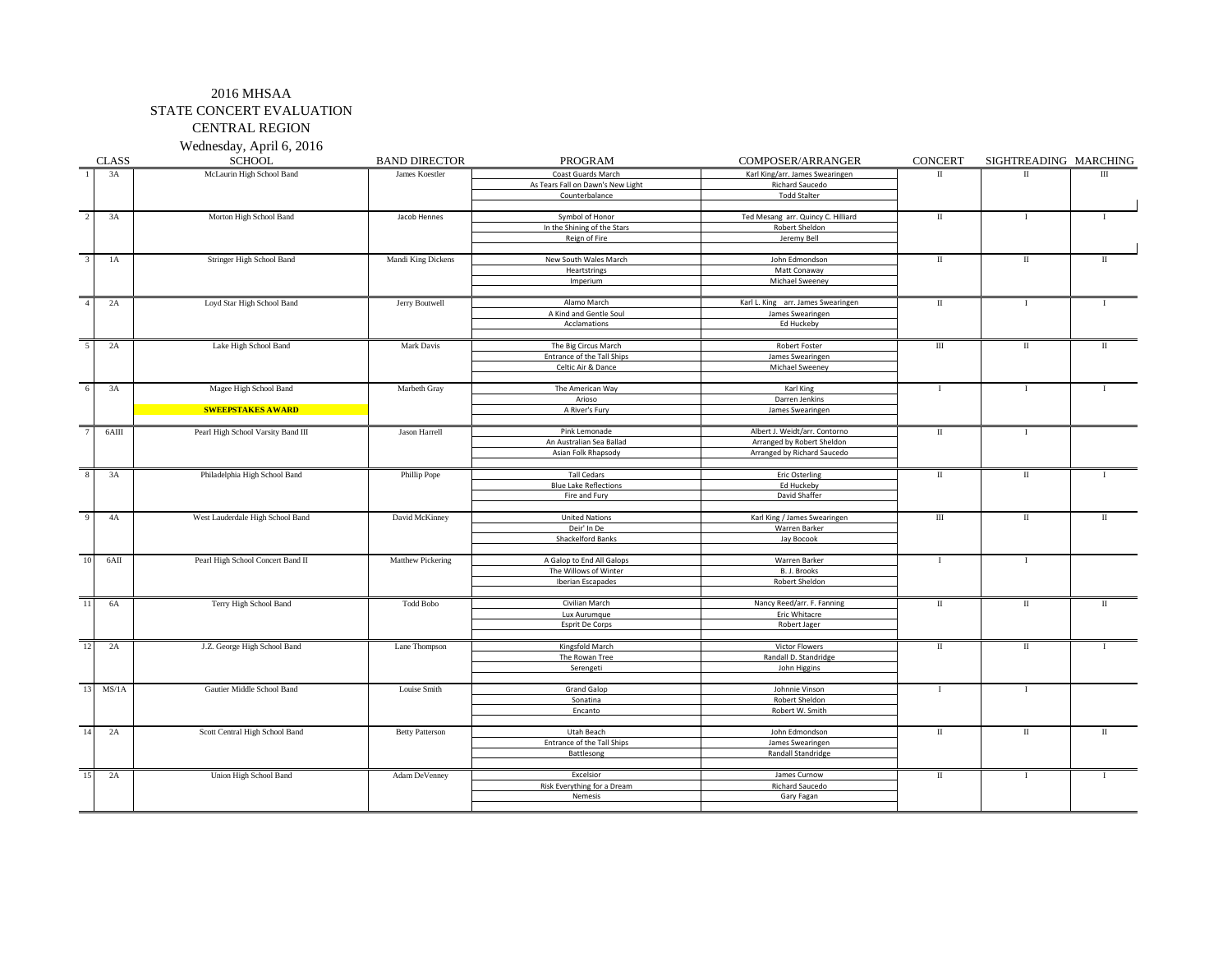|    | $\sim$<br>2A | Winona High School Band          | Suzanne Rolison | Psalm 42                              | Samuel R. Hazo                               | $\mathbf{I}$ |  |
|----|--------------|----------------------------------|-----------------|---------------------------------------|----------------------------------------------|--------------|--|
|    |              |                                  |                 | Where The Sun Breaks Through The Mist | Michael Sweeney                              |              |  |
|    |              |                                  |                 | Military Escort                       | Harold Bennett, Arranged by James Swearingen |              |  |
|    |              |                                  |                 |                                       |                                              |              |  |
|    | $\sim$<br>2A | Enterprise High School Band      | Mark Edwards    | March of the Irish Guard              | James Polyhar                                |              |  |
|    |              |                                  |                 | The Rowan Tree                        | Randall Standridge                           |              |  |
|    |              |                                  |                 | Awakening Hills                       | Richard Saucedo                              |              |  |
|    |              |                                  |                 |                                       |                                              |              |  |
|    |              |                                  |                 |                                       |                                              |              |  |
| 18 | 5A           | Pascagoula High School Band      | John Taylor     | The Thunderer                         | John Philip Sousa / Arr. Andrew Balent       |              |  |
|    |              |                                  |                 | Forever Holding Close The Memories    | Richard Saucedo                              |              |  |
|    |              | <b>SWEEPSTAKES AWARD</b>         |                 | River of Life                         | Steven Reineke                               |              |  |
|    |              |                                  |                 |                                       |                                              |              |  |
|    | 6A           | Pearl High School Symphonic Band | Matt Rowan      | Marche Des Parachutistes Belges       | Leemans / Arr. Wiley                         |              |  |
|    |              |                                  |                 | Benediction                           | John Stevens                                 |              |  |
|    |              | <b>SWEEPSTAKES AWARD</b>         |                 | The Hounds of Spring                  | Alfred Reed                                  |              |  |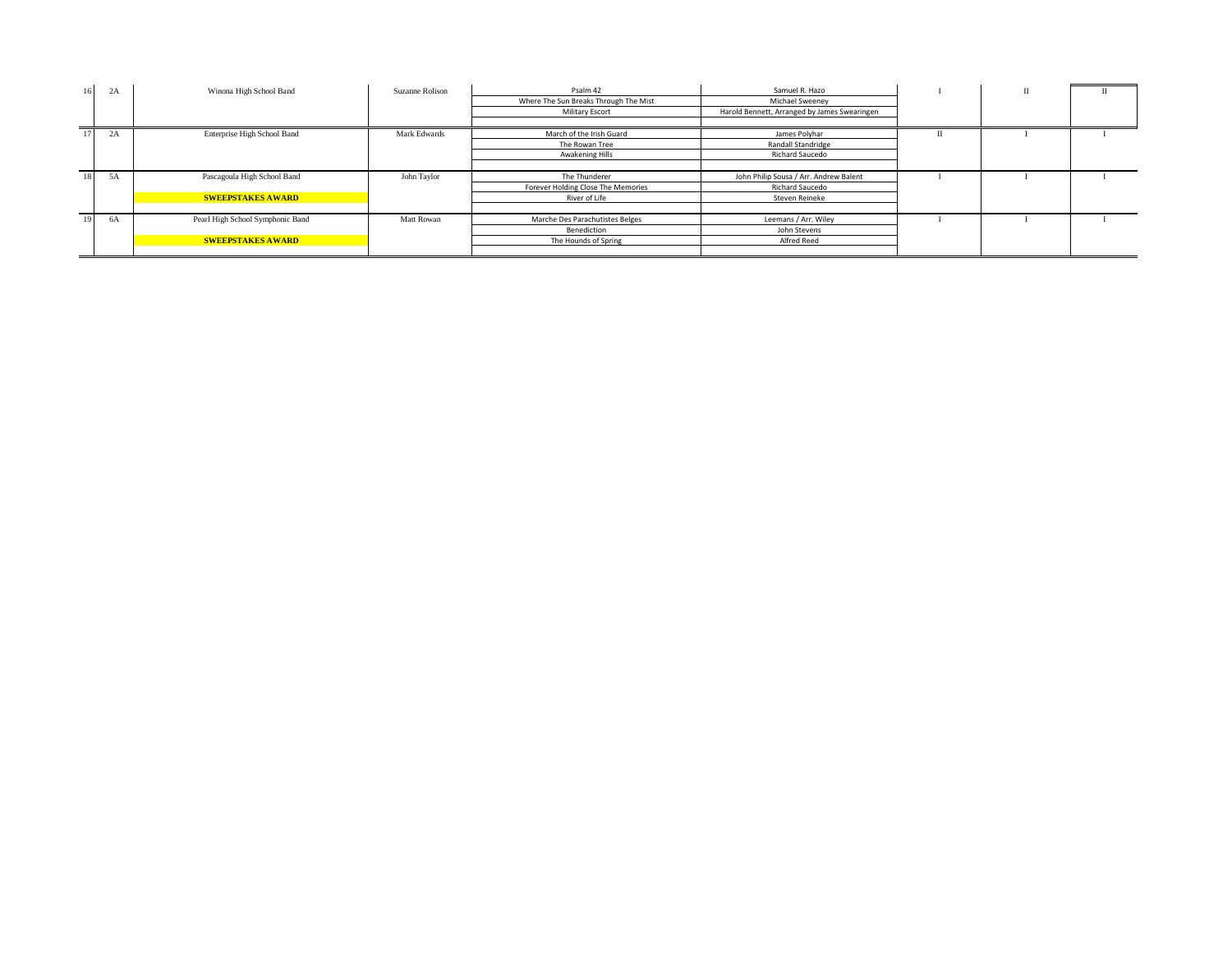Thursday, April 7, 2016

|                | <b>CLASS</b> | SCHOOL                           | <b>BAND DIRECTOR</b>   | PROGRAM                                        | COMPOSER/ARRANGER                           | CONCERT         | SIGHTREADING                       | <b>MARCHING</b> |
|----------------|--------------|----------------------------------|------------------------|------------------------------------------------|---------------------------------------------|-----------------|------------------------------------|-----------------|
| <sup>1</sup>   | <b>5A</b>    | Germantown High School Band      | Justin Harvison        | Children's March (Over the Hills and Far Away) | Percy Grainger/ ed. Mark Rogers             |                 | $\blacksquare$                     |                 |
|                |              |                                  |                        | Down a Country Lane                            | Aaron Copland/ trans. Merlin Patterson      |                 |                                    |                 |
|                |              | <b>SWEEPSTAKES AWARD</b>         |                        | Metroplex                                      | Robert Sheldon                              |                 |                                    |                 |
|                |              |                                  |                        |                                                |                                             |                 |                                    |                 |
| $\overline{2}$ | 4A           | McComb High School Band          | Kendra J. Washington   | King Cotton                                    | John Phillip Sousa                          | $\mathbf{H}$    | $\mathbf{II}$                      | $\mathbf{u}$    |
|                |              |                                  |                        | Romanesque                                     | James Swearingen                            |                 |                                    |                 |
|                |              |                                  |                        | Gathering of the Yeomen                        | Robert W. Smith                             |                 |                                    |                 |
|                |              |                                  |                        |                                                |                                             |                 |                                    |                 |
| $\overline{3}$ | 6AII         | Meridian High School Band II     | Randy Wayne, Jr.       | Lord of The Rings Gandalf (1st Mov.)           | Johan de Meii                               | IV              | Ш                                  |                 |
|                |              |                                  |                        | With Every Winter's Breath                     | Randall D. Standridge                       |                 |                                    |                 |
|                |              |                                  |                        | The Great Locomotive Chase                     | Robert W. Smith                             |                 |                                    |                 |
| $\overline{4}$ | 3A           | Wesson High School Band          | Suzi Phillips          | Miss Liberty March                             | King/Swearingen                             |                 | $\overline{1}$                     |                 |
|                |              |                                  |                        | Equilibrium                                    | Michael Oare                                |                 |                                    |                 |
|                |              | <b>SWEEPSTAKES AWARD</b>         |                        | <b>Blue Ridge Saga</b>                         | James Swearingen                            |                 |                                    |                 |
|                |              |                                  |                        |                                                |                                             |                 |                                    |                 |
| 5              | 4A           | Florence High School Band        | Beau Robinson          | Arsenal                                        | Jan Van Der Roost                           | -1              | $\mathbf{H}$                       |                 |
|                |              |                                  |                        | Deir In De                                     | Traditional Irish Lullaby / Arr. Barker     |                 |                                    |                 |
|                |              |                                  |                        | First We Dream                                 | <b>Erik Morales</b>                         |                 |                                    |                 |
|                |              |                                  |                        |                                                |                                             |                 |                                    |                 |
| 6              | 4A           | Kosciusko High School Band       | Jesse Yates            | King Cotton                                    | John Philip Sousa                           | $\blacksquare$  | $\mathbf{I}$                       | $\mathbf{I}$    |
|                |              |                                  |                        | Te Deum                                        | Charles Gounod                              |                 |                                    |                 |
|                |              | <b>SWEEPSTAKES AWARD</b>         |                        | Lustspiel Overture                             | Keler-Bela                                  |                 |                                    |                 |
|                |              |                                  |                        |                                                |                                             |                 |                                    |                 |
| -7             | 4A           | Quitman High School Band         | Andy Pierce            | <b>United Nations</b>                          | Karl King/Swearingen                        | $\mathbf{H}$    | $\mathbf{II}$                      | $\mathbf{I}$    |
|                |              |                                  |                        | Carrickfergus                                  | arr. Patrick Roszell                        |                 |                                    |                 |
|                |              |                                  |                        | Jubiloso                                       | Ed Huckeby                                  |                 |                                    |                 |
| 8              | <b>6A</b>    | Meridian High School Band        | Antonio Altman         | Fanfare For The Third Planet                   | Richard L. Saucedo                          | $\blacksquare$  | $\mathbf{III}$                     |                 |
|                |              |                                  |                        | Come Thou Fount of Every Blessing              | Randall D. Standridge                       |                 |                                    |                 |
|                |              |                                  |                        | Ride                                           | Samuel R. Hazo                              |                 |                                    |                 |
|                |              |                                  |                        |                                                |                                             |                 |                                    |                 |
| 9              | MS/1A        | Germantown Middle School Band    | Jim Peacock            | La Madre de los Gatos                          | <b>Brian Beck</b>                           |                 | $\mathbf{I}$                       |                 |
|                |              |                                  |                        | <b>Cumberland Cross</b>                        | Carl Strommen                               |                 |                                    |                 |
|                |              |                                  |                        | Counterbalance                                 | <b>Todd Stalter</b>                         |                 |                                    |                 |
|                |              |                                  |                        |                                                |                                             |                 |                                    |                 |
| 10             | 1A           | Sebastopol High School Band      | Robin Gray             | Mount Vernon March                             | John Edmondson                              | Ш               | $\ensuremath{\mathsf{III}}\xspace$ |                 |
|                |              |                                  |                        | Excalibur                                      | James Swearingen                            |                 |                                    |                 |
|                |              |                                  |                        | The Tempest                                    | Robert W. Smith                             |                 |                                    |                 |
|                |              |                                  |                        |                                                |                                             |                 |                                    |                 |
| 11             | 4A           | Greenwood High School Band       | <b>Oleander Emmons</b> | <b>Flying Cadets</b>                           | Karl King                                   | $\mathbf{H}$    | $\ensuremath{\mathsf{III}}\xspace$ |                 |
|                |              |                                  |                        | Lexicon                                        | Ed Huckeby                                  |                 |                                    |                 |
|                |              |                                  |                        | Romanesque                                     | James Swearingen                            |                 |                                    |                 |
| 12             | 6AII         | Terry High School Band II        | Mark Sweat             | Marche Diabolique                              | <b>Brian Balmages</b>                       | Ш               | $\mathbf{II}$                      |                 |
|                |              |                                  |                        | <b>Blessed Are They</b>                        | Johannes Brahms arr. Barbara Buehlman       |                 |                                    |                 |
|                |              |                                  |                        | Counterbalance                                 | <b>Todd Stalter</b>                         |                 |                                    |                 |
|                |              |                                  |                        |                                                |                                             |                 |                                    |                 |
| 13             | 3A           | Franklin County High School Band | Joshua Landrum         | <b>High School Cadets</b>                      | John Philip Sousa                           | <b>COMMENTS</b> | <b>COMMENTS</b>                    | $\mathbf{H}$    |
|                |              |                                  |                        | Romanesque                                     | James Swearingen                            | ONLY            | ONLY                               |                 |
|                |              |                                  |                        | Jubiliance                                     | James Swearingon                            |                 |                                    |                 |
|                |              |                                  |                        |                                                |                                             |                 |                                    |                 |
| 14             | 3A           | Forest High School Band          | Justin Wallace         | Marche Diabolique                              | <b>Brian Balmages</b>                       |                 | $\mathbf{I}$                       | $\mathbf{I}$    |
|                |              |                                  |                        | Poeme                                          | <b>Todd Stalter</b>                         |                 |                                    |                 |
|                |              |                                  |                        | <b>Awakening Hills</b>                         | Richard Saucedo                             |                 |                                    |                 |
|                |              |                                  |                        |                                                |                                             |                 |                                    |                 |
| 15             | 5A           | Gautier High School Band         | <b>Brandon Wilson</b>  | Americans We                                   | Fillmore/Fennel                             | -1              | $\mathbf{I}$                       | $\blacksquare$  |
|                |              |                                  |                        | Salvation is Created                           | Tschesnokoff/Houseknecht<br>Robert W. Smith |                 |                                    |                 |
|                |              | <b>SWEEPSTAKES AWARD</b>         |                        | The Gathering of the Yeomen                    |                                             |                 |                                    |                 |
|                |              |                                  |                        |                                                |                                             |                 |                                    |                 |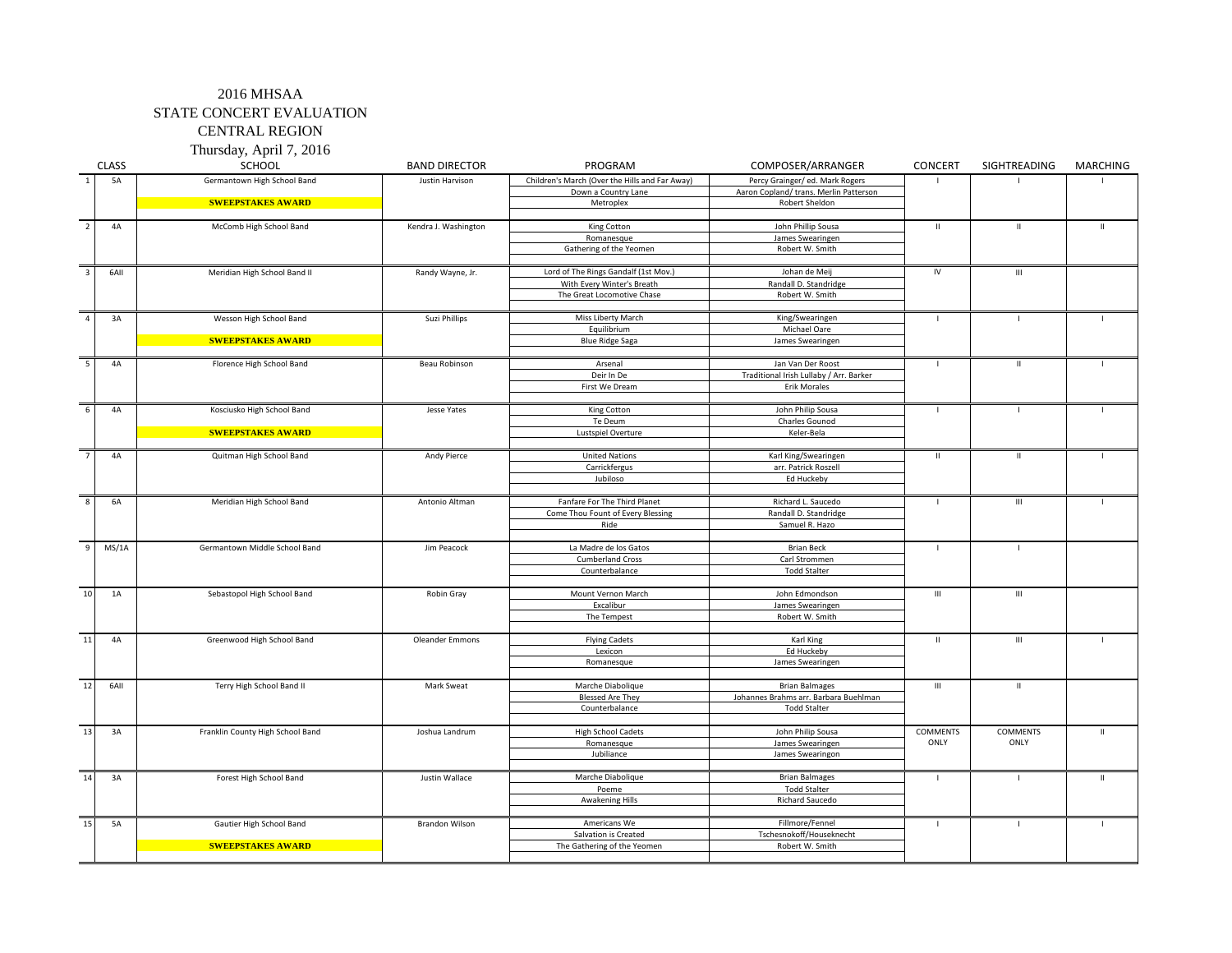| 16 | 3A   | Crystal Springs High School Band      | Nicholas Fugua  | <b>Constitution State</b> | <b>Eric Osterling</b>                      | IV |  |
|----|------|---------------------------------------|-----------------|---------------------------|--------------------------------------------|----|--|
|    |      |                                       |                 | They Led My Lord Away     | Fred Allen                                 |    |  |
|    |      |                                       |                 | <b>Chant Rituals</b>      | Elliot Del Borgo                           |    |  |
|    |      |                                       |                 |                           |                                            |    |  |
| 17 | 3A   | Southeast Lauderdale High School Band | Scott Kratzer   | Our Heritage              | Karl King                                  | Ш  |  |
|    |      |                                       |                 | An Irish Ayre For Winds   | Warren Barker                              |    |  |
|    |      |                                       |                 | Flash In The Pan!         | Richard Saucedo                            |    |  |
|    |      |                                       |                 |                           |                                            |    |  |
| 18 | 5AII | Gautier High School Band II           | Candace Smith   | Genius (March)            | Larry Clark                                |    |  |
|    |      |                                       |                 | Song for Friends          | Larry Daehn                                |    |  |
|    |      |                                       |                 | Counterbalance            | <b>Todd Stalter</b>                        |    |  |
|    |      |                                       |                 |                           |                                            |    |  |
| 19 | 6A   | Ocean Springs High School Band        | Mohamad Schuman | National Emblem March     | E. E. Bagley - edited by Frederick Fennell |    |  |
|    |      |                                       |                 | An American Elegy         | Frank Ticheli                              |    |  |
|    |      | <b>SWEEPSTAKES AWARD</b>              |                 | <b>Backstage Pass</b>     | <b>Brian Balmages</b>                      |    |  |
|    |      |                                       |                 |                           |                                            |    |  |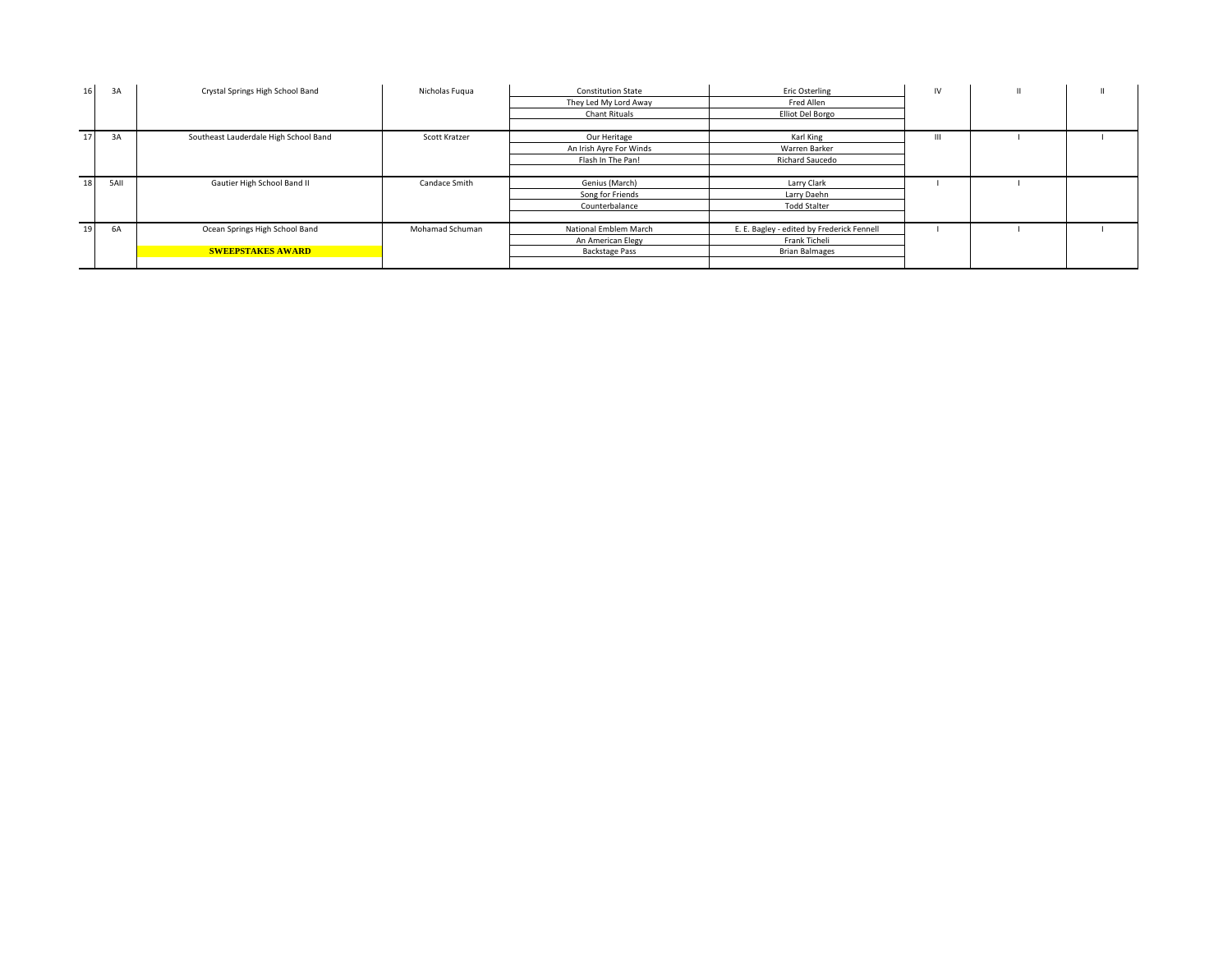Friday, April 8, 2016

|                         | <b>CLASS</b> | <b>SCHOOL</b>                           | <b>BAND DIRECTOR</b> | PROGRAM                       | COMPOSER/ARRANGER                           |                    | CONCERT SIGHTREADING | <b>MARCHING</b> |
|-------------------------|--------------|-----------------------------------------|----------------------|-------------------------------|---------------------------------------------|--------------------|----------------------|-----------------|
|                         | 6A           | Clinton High School Band                | Kevin Welborn        | A Slavic Farewell             | Vasilij Agapkin                             |                    |                      |                 |
|                         |              |                                         |                      | Appalachian Morning           | Robert Sheldon                              |                    |                      |                 |
|                         |              |                                         |                      | With Heart and Voice          | David Gillingham                            |                    |                      |                 |
|                         |              |                                         |                      |                               |                                             |                    |                      |                 |
| $\overline{2}$          | 3A           | St. Andrew's Episcopal High School Band | Dr. Dennis Cranford  | Apollo                        | Jan van der Roost                           | $\mathbf{H}$       | $\mathbf{I}$         |                 |
|                         |              |                                         |                      | When the Stars Began to Fall  | Fred J. Allen                               |                    |                      |                 |
|                         |              |                                         |                      | On Cloud Nine!                | Richard Saucedo                             |                    |                      |                 |
|                         |              |                                         |                      |                               |                                             |                    |                      |                 |
| $\overline{\mathbf{3}}$ | 6A           | Brandon High School Band                | Tim Cagle            | March - Second Suite in F     | <b>Gustav Holst</b>                         | $\mathbf{H}$       | $\mathbf{I}$         |                 |
|                         |              |                                         |                      | Nessun Dorma                  | Arr. Jay Bocook                             |                    |                      |                 |
|                         |              |                                         |                      | Ride                          | Samuel Hazo                                 |                    |                      |                 |
|                         |              |                                         |                      |                               |                                             |                    |                      |                 |
| $\overline{4}$          | 6A           | Madison Central High School Band        | Duncan Goff          | A Slavic Farewell             | Vasilij Agapkin Edited by John R. Bourgeois | $\mathbf{I}$       |                      | $\blacksquare$  |
|                         |              |                                         |                      | <b>Every Morning New</b>      | David R. Holsinger                          |                    |                      |                 |
|                         |              | <b>SWEEPSTAKES AWARD</b>                |                      | Towards A New Horizon         | Steven Reineke                              |                    |                      |                 |
|                         |              |                                         |                      |                               |                                             |                    |                      |                 |
| 5                       | 4A           | Richland High School Band               | Andrew McKay         | <b>Military Escort</b>        | Harold Bennett arr. James Swearingen        | $\mathbf{H}$       | $\mathbf{H}$         |                 |
|                         |              |                                         |                      | Deep River                    | James Swearingen                            |                    |                      |                 |
|                         |              |                                         |                      | <b>Hymnsong Variants</b>      | Robert W. Smith                             |                    |                      |                 |
|                         |              |                                         |                      |                               |                                             |                    |                      |                 |
| 6                       | 2A           | Mize High School Band                   | Patrick Vincent      | Into the Clouds               | Richard Saucedo                             | $\mathbf{H}$       | $\mathbf{H}$         | $\mathbf{H}$    |
|                         |              |                                         |                      | Salvation is Created          | Tschesnokoff/Houseknecht                    |                    |                      |                 |
|                         |              |                                         |                      | Counterbalance                | <b>Todd Stalter</b>                         |                    |                      |                 |
| $\overline{7}$          | 4A           |                                         |                      | Rough Riders March            |                                             | $\mathbf{I}$       | $\mathbf{H}$         |                 |
|                         |              | Raymond High School Band                | Lonzo Miller         | In the Shining of the Stars   | James Swearingen<br>Robert Sheldon          |                    |                      |                 |
|                         |              |                                         |                      | Cantus Jubilante              | David Shaffer                               |                    |                      |                 |
|                         |              |                                         |                      |                               |                                             |                    |                      |                 |
| 8                       | 4A           | Mendenhall High School Band             | Mark Hudson          | The Tahoka Galop              | <b>William Owens</b>                        | $\mathbf{I}$       | $\,$ H $\,$          | $\mathbf{I}$    |
|                         |              |                                         |                      | Deep River                    | James Swearingen                            |                    |                      |                 |
|                         |              |                                         |                      | <b>Spring River Fantasy</b>   | William Owens                               |                    |                      |                 |
|                         |              |                                         |                      |                               |                                             |                    |                      |                 |
| 9                       | 2A           | Clarkdale High School Band              | Andrew Pryor         | Darklands March               | Randall Standridge                          | $\blacksquare$     | $\mathbf{I}$         | $\blacksquare$  |
|                         |              |                                         |                      | Under an Irish Sky            | Larry Neeck                                 |                    |                      |                 |
|                         |              |                                         |                      | Northpointe Fantasy           | James Swearingen                            |                    |                      |                 |
|                         |              |                                         |                      |                               |                                             |                    |                      |                 |
| 10                      | <b>5A</b>    | Ridgeland High School Band              | Jill Wallace         | The Stormchasers              | <b>Robert Sheldon</b>                       | $\mathbf{I}$       | $\mathbf{I}$         |                 |
|                         |              |                                         |                      | Ave Maria                     | Franz Biebl / Robert Cameron                |                    |                      |                 |
|                         |              |                                         |                      | Undertow                      | John Mackey                                 |                    |                      |                 |
|                         |              |                                         |                      |                               |                                             |                    |                      |                 |
| 11                      | 5AII         | Brookhaven High School Band II          | Stephanie Verucchi   | March of Bacchus              | Delibes/Osterling                           | $\mathop{\rm III}$ | $\mathbf{I}$         |                 |
|                         |              |                                         |                      | With Each Sunset              | Saucedo                                     |                    |                      |                 |
|                         |              |                                         |                      | Suite for Band                | Oare                                        |                    |                      |                 |
|                         |              |                                         |                      |                               |                                             |                    |                      |                 |
| 12                      | 4A           | Newton County High School Band          | <b>Stacy Sanders</b> | The Sounds of Spring          | Shizuka Sato & Naoya Wada                   | $\mathbf{III}$     |                      | п.              |
|                         |              |                                         |                      | Hennepin County Dawn          | Samuel R. Hazo                              |                    |                      |                 |
|                         |              |                                         |                      | Pathways                      | Michael Oare                                |                    |                      |                 |
|                         |              |                                         |                      |                               |                                             |                    |                      |                 |
| 13                      | 4A           | Lawrence County High School Band        | Mark Guion           | C-141 Starlifter              | Randall D. Standridge                       | $\mathbf{H}$       |                      |                 |
|                         |              |                                         |                      | Precious Lord, Take My Hand   | Robert W. Smith                             |                    |                      |                 |
|                         |              |                                         |                      | Lexicon                       | Ed Huckeby                                  |                    |                      |                 |
|                         |              |                                         |                      |                               |                                             |                    |                      |                 |
| 14                      | 4A           | Northeast Lauderdale High School Band   | Wesley J. Lollis     | Coast Guards                  | Karl King/swearingen                        | IV                 | $\mathbf{H}$         |                 |
|                         |              |                                         |                      | A Childhood Hymn              | David Holsinger                             |                    |                      |                 |
|                         |              |                                         |                      | Last ride of the pony express | David Shaffer                               |                    |                      |                 |
|                         |              |                                         |                      |                               |                                             |                    |                      |                 |
| 15                      | 4A           | Louisville High School Band             | <b>Brian Malone</b>  | Ceremony, Chant, and Ritual   | David Shaeffer                              | $\mathbf{III}$     | $\mathbf{H}$         | $\mathbf{I}$    |
|                         |              |                                         |                      | Deep River                    | James Swearingen                            |                    |                      |                 |
|                         |              |                                         |                      | Circle in a Square            | Ed Kieffer                                  |                    |                      |                 |
|                         |              |                                         |                      |                               |                                             |                    |                      |                 |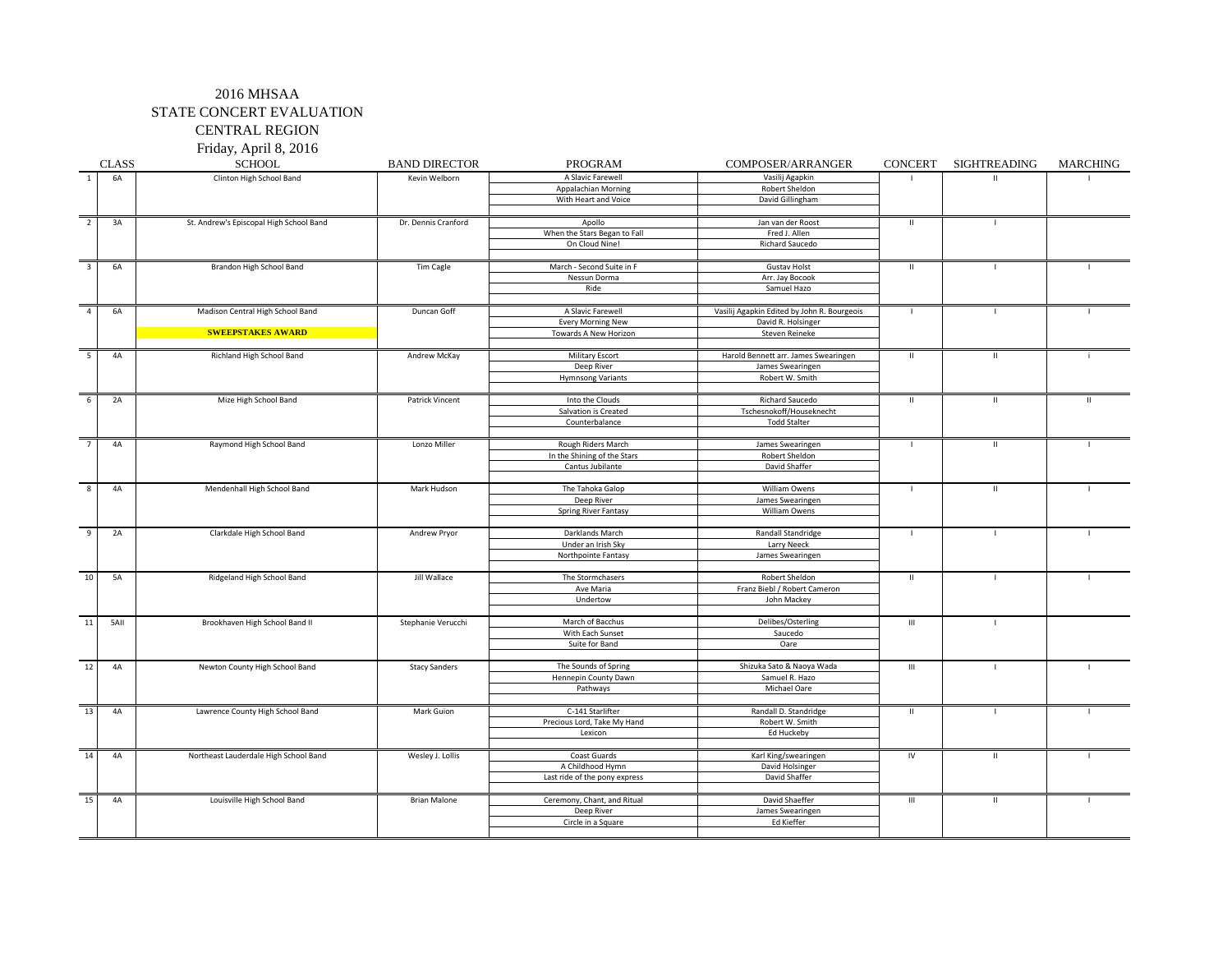| 16 | 4A | North Pike High School Band      | Clint Boleware | The Orange Bowl                | Henry Fillmore Ed. Robert Foster |  |  |
|----|----|----------------------------------|----------------|--------------------------------|----------------------------------|--|--|
|    |    |                                  |                | (Risk) Everything for a Dream  | <b>Richard Saucedo</b>           |  |  |
|    |    |                                  |                | Lexicon                        | Ed Huckeby                       |  |  |
|    |    |                                  |                |                                |                                  |  |  |
| 17 | 4A | Cleveland High School Band       | Kelli Wallace  | 3-D Galop                      | William Owens                    |  |  |
|    |    |                                  |                | Echoes                         | Samuel R. Hazo                   |  |  |
|    |    | <b>SWEEPSTAKES AWARD</b>         |                | <b>Arabian Dances</b>          | <b>Brian Balmages</b>            |  |  |
|    |    |                                  |                |                                |                                  |  |  |
| 18 | 5A | Brookhaven High School Band      | Clay Fuller    | The Flashing Eyes of Andalusia | Sousa/Brion                      |  |  |
|    |    |                                  |                | October                        | Eric Whitacre                    |  |  |
|    |    |                                  |                | Havendance                     | Holsinger                        |  |  |
|    |    |                                  |                |                                |                                  |  |  |
| 19 | 5A | Neshoba Central High School Band | Daniel Wade    | The Washington Post            | J.P. Sousa                       |  |  |
|    |    |                                  |                | Where Falcons Soar             | Christian Earl                   |  |  |
|    |    | <b>SWEEPSTAKES AWARD</b>         |                | Steel                          | Randall Standridge               |  |  |
|    |    |                                  |                |                                |                                  |  |  |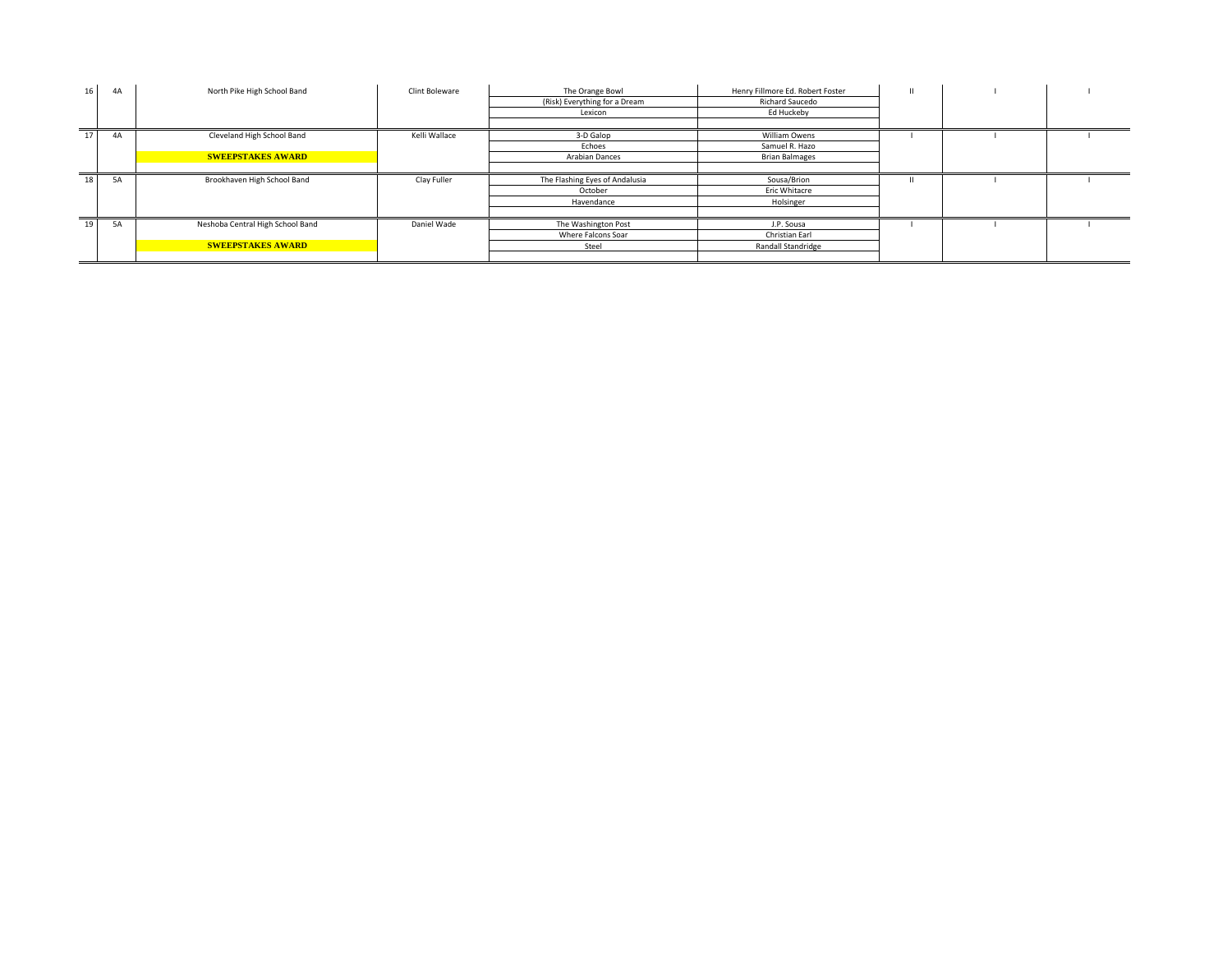Saturday, April 9, 2016

| <b>CLASS</b> | <b>SCHOOL</b>                     | <b>BAND DIRECTOR</b> | PROGRAM                   | COMPOSER/ARRANGER                  | <b>CONCERT</b> | <b>SIGHTREADING</b> | MARCHING |
|--------------|-----------------------------------|----------------------|---------------------------|------------------------------------|----------------|---------------------|----------|
| <b>5A</b>    | Vicksburg High School Band        | Jonathan Nelson      | Sound Innovations Fanfare | Robert Sheldon                     |                |                     |          |
|              |                                   | <b>Terry Steed</b>   | A Hymn For Band           | <b>Hugh Stuart</b>                 |                |                     |          |
|              |                                   |                      | West Highland Sojourn     | Robert Sheldon                     |                |                     |          |
|              |                                   |                      |                           |                                    |                |                     |          |
| 6A           | Jim Hill High School Band         | Christopher Little   | Thunder and Lightning     | Johann Strauss Arr. by Larry Daehn |                |                     |          |
|              |                                   |                      | <b>Allegheny Portrait</b> | Claude T. Smith                    |                |                     |          |
|              |                                   |                      | A Festival Prelude        | Alfred Reed                        |                |                     |          |
|              |                                   |                      |                           |                                    |                |                     |          |
| <b>6A</b>    | Murrah High School Band           | Bryan Jefferson      | Fairest Of The Fair       | John Phillip Sousa                 |                |                     |          |
|              |                                   |                      | Down A Country Lane       | Aaron Copland                      |                |                     |          |
|              |                                   |                      | Overture For Winds        | <b>Charles Carter</b>              |                |                     |          |
|              |                                   |                      |                           |                                    |                |                     |          |
| 6A           | Northwest Rankin High School Band | Jerry Pickering      | Americans We              | Henry Fillmore                     |                |                     |          |
|              |                                   |                      | Good Night, Dear Heart    | Dan Forrest                        |                |                     |          |
|              | <b>SWEEPSTAKES AWARD</b>          |                      | Chorale and Shaker Dance  | John Zdechlik                      |                |                     |          |
|              |                                   |                      |                           |                                    |                |                     |          |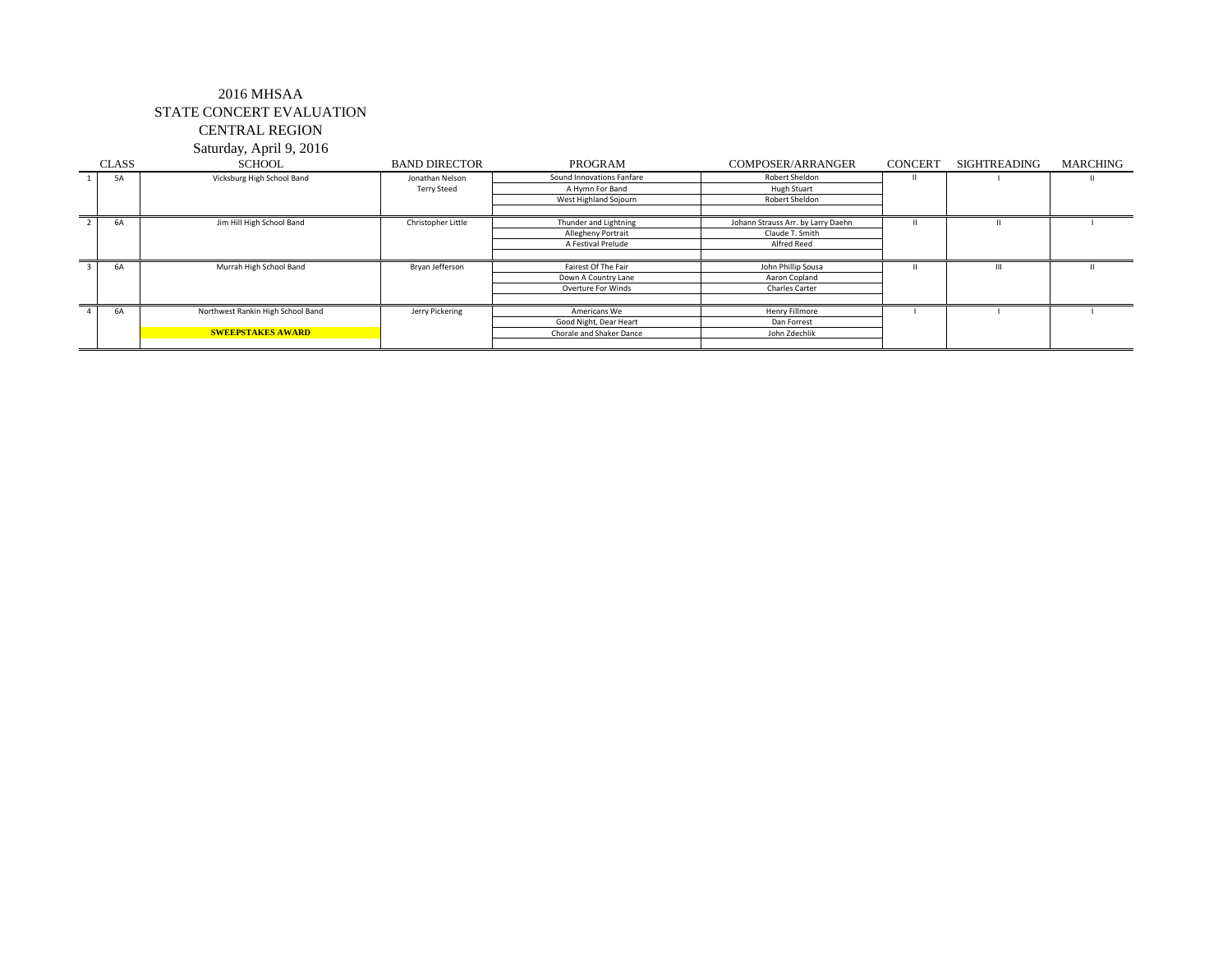#### 2016 MHSAA STATE CONCERT EVALUATION SOUTH REGION

Monday, April 11, 2016

|                         |              | Monday, April 11, 2016                       |                        |                                                                               |                                                                   |                  |                       |                      |                                               |
|-------------------------|--------------|----------------------------------------------|------------------------|-------------------------------------------------------------------------------|-------------------------------------------------------------------|------------------|-----------------------|----------------------|-----------------------------------------------|
|                         | <b>CLASS</b> | <b>SCHOOL</b>                                | <b>BAND DIRECTOR</b>   | <b>PROGRAM</b>                                                                | COMPOSER/ARRANGER                                                 | <b>CONCERT</b>   | SIGHTREADING MARCHING |                      |                                               |
|                         | 6AII         | Petal High School Concert Band II            | Ryan Saul              | <b>Cumberland Cross</b>                                                       | Carl Strommen                                                     | $\mathbf{u}$     |                       |                      |                                               |
|                         |              |                                              |                        | Too Beautiful For Words                                                       | <b>Rob Grice</b>                                                  |                  |                       |                      |                                               |
|                         |              |                                              |                        | Pathways                                                                      | Michael Oare                                                      |                  |                       |                      |                                               |
|                         |              |                                              |                        |                                                                               |                                                                   |                  |                       |                      |                                               |
| $\overline{2}$          | 4A           | Sumrall High School Band                     | William Garner         | The Black Horse Troop                                                         | John Philip Sousa                                                 | $\mathbf{u}$     |                       | $\mathbf{I}$         |                                               |
|                         |              |                                              |                        | Companion of My Voice                                                         | Randall D. Standridge                                             |                  |                       |                      |                                               |
|                         |              |                                              |                        | Symphonic Dance #3                                                            | Clifton Williams                                                  |                  |                       |                      |                                               |
|                         |              |                                              |                        |                                                                               |                                                                   |                  |                       |                      |                                               |
| $\mathcal{R}$           | 3A           | Seminary High School Band                    | Wade Bouchard          | Falcon Fanfare                                                                | <b>Brian Balmages</b>                                             | $\mathbf{m}$     | $\mathbf{u}$          | $\mathbf{I}$         |                                               |
|                         |              |                                              |                        | The Rowan Tree<br>Free Spirit Overture                                        | Randall D. Standridge<br>Jerry Williams                           |                  |                       |                      |                                               |
|                         |              |                                              |                        |                                                                               |                                                                   |                  |                       |                      |                                               |
| $\overline{4}$          | 1A           | Raleigh High School Band                     | Paul Harrison          | Glorioso                                                                      | Robert W Smith                                                    | П                | <b>COMMENTS</b>       |                      |                                               |
|                         |              |                                              |                        | Of Gentle Spirit                                                              | William Owens                                                     |                  | ONLY                  |                      |                                               |
|                         |              |                                              |                        | Beyond the Seven Hills                                                        | Michael Sweeney                                                   |                  |                       |                      |                                               |
|                         |              |                                              |                        |                                                                               |                                                                   |                  |                       |                      |                                               |
| 5                       | 6A           | Petal High School Band                       | Mike Garnand           | SCRAMBLE                                                                      | <b>Todd Stalter</b>                                               | $\mathbf{I}$     | $\mathbf{I}$          | $\mathbf{I}$         |                                               |
|                         |              |                                              |                        | Bayou Breakdown                                                               | <b>Brant Karrick</b>                                              |                  |                       |                      |                                               |
|                         |              |                                              |                        | Overture On An Early American Folk Hymn                                       | Claude T. Smith                                                   |                  |                       |                      |                                               |
|                         |              |                                              |                        |                                                                               |                                                                   |                  |                       |                      |                                               |
| 6                       | 3A           | West Marion High School Band                 | <b>Brad Sumrall</b>    | The Crown of Castile                                                          | Johnnie Vinson                                                    | $I V^{\ast\ast}$ | $\rm III$             | $\scriptstyle\rm II$ | ** Failure to play appropriate required piece |
|                         |              |                                              |                        | Aria                                                                          | George Telemann arr by Larry Daehn                                |                  |                       |                      | ** Unauthorized use of photo copied score     |
|                         |              |                                              |                        | The Irish Baker (Angelina the Baker)                                          | Traditional Bluegrass arr by Longfield                            |                  |                       |                      |                                               |
|                         | 4A           |                                              | Nicole Allen           | His Honor                                                                     | Henry Fillmore arr. Larry Clark                                   | $\mathbf{I}$     | $\mathbf{I}$          | $\mathbf{I}$         |                                               |
|                         |              | Purvis High School Band                      |                        | Appalachian Morning                                                           | Robert Sheldon                                                    |                  |                       |                      |                                               |
|                         |              |                                              |                        | Sedona                                                                        | Steven Reineke                                                    |                  |                       |                      |                                               |
|                         |              |                                              |                        |                                                                               |                                                                   |                  |                       |                      |                                               |
| $\overline{\mathbf{8}}$ | 4A           | Forrest County Agricultural High School Band | <b>Lindsey Daniels</b> | Crosswinds March                                                              | James Swearingen                                                  | $\mathbf{u}$     | $\mathbf{u}$          | $\;$ II              |                                               |
|                         |              |                                              |                        | <b>Ancient Voices</b>                                                         | Michael Sweeney                                                   |                  |                       |                      |                                               |
|                         |              |                                              |                        | Lexicon                                                                       | Ed Huckeby                                                        |                  |                       |                      |                                               |
|                         |              |                                              |                        |                                                                               |                                                                   |                  |                       |                      |                                               |
| $\overline{9}$          | 6AII         | Oak Grove Symphonic Band II                  | Zachary Hassell        | Danse Bohemien                                                                | Randall Standridge                                                | $\mathbf{I}$     | $\scriptstyle\rm II$  |                      |                                               |
|                         |              |                                              |                        | At Sunrise                                                                    | Rob Romeyn                                                        |                  |                       |                      |                                               |
|                         |              |                                              |                        | Scaramouche                                                                   | Francis McBeth                                                    |                  |                       |                      |                                               |
|                         |              |                                              |                        |                                                                               |                                                                   |                  |                       |                      |                                               |
| 10 <sup>1</sup>         | 4A           | Northeast Jones High School Band             | Zach Langley           | A Slavic Farewell                                                             | Vasilij Agapkin<br>Alessandro Stradella, transcribed by Thomas V. | П                | $\mathbf{I}$          | $\mathbf{I}$         |                                               |
|                         |              |                                              |                        | Aria di Chiesa                                                                | Fraschillo                                                        |                  |                       |                      |                                               |
|                         |              |                                              |                        | A Longford Legend                                                             | Robert Sheldon                                                    |                  |                       |                      |                                               |
|                         |              |                                              |                        |                                                                               |                                                                   |                  |                       |                      |                                               |
| $\overline{11}$         | 4A           | Poplarville High School Band                 | Josh Tidwell           | Valley Forge March                                                            | Karl King/arr. James Swearingen                                   | $\mathbf{m}$     | $\mathbf I$           | $\;$ II              |                                               |
|                         |              |                                              |                        | Sinfonia 6                                                                    | <b>Timothy Broege</b>                                             |                  |                       |                      |                                               |
|                         |              |                                              |                        | Lexicon                                                                       | Ed Huckeby                                                        |                  |                       |                      |                                               |
|                         |              |                                              |                        |                                                                               |                                                                   |                  |                       |                      |                                               |
| 12                      | 4A           | Moss Point High School Band                  | Jorge Reyes            | <b>High School Cadets</b>                                                     | John Phillip Sousa; edited by Frank Byrne                         | $\rm III$        | $\mathbf I$           | $\;$ II              |                                               |
|                         |              |                                              |                        | Childhood Hymn                                                                | David Holsinger                                                   |                  |                       |                      |                                               |
|                         |              |                                              |                        | Crossgate                                                                     | James Barnes                                                      |                  |                       |                      |                                               |
|                         |              |                                              |                        |                                                                               |                                                                   |                  |                       |                      |                                               |
| 13                      | 6A           | Oak Grove Wind Ensemble                      | Sharon Laird           | The Ramparts                                                                  | Clifton Williams                                                  | $\mathbf{I}$     |                       | $\mathbf{I}$         |                                               |
|                         |              |                                              |                        | Australian Up Country Tune<br>Carmina Burana, Movements 1, 2, 3, 6, 9, 10, 13 | Percy Aldridge Grainger<br>Carl Orff                              |                  |                       |                      |                                               |
|                         |              | <b>SWEEPSTAKES AWARD</b>                     |                        |                                                                               |                                                                   |                  |                       |                      |                                               |
|                         |              |                                              |                        |                                                                               |                                                                   |                  |                       |                      |                                               |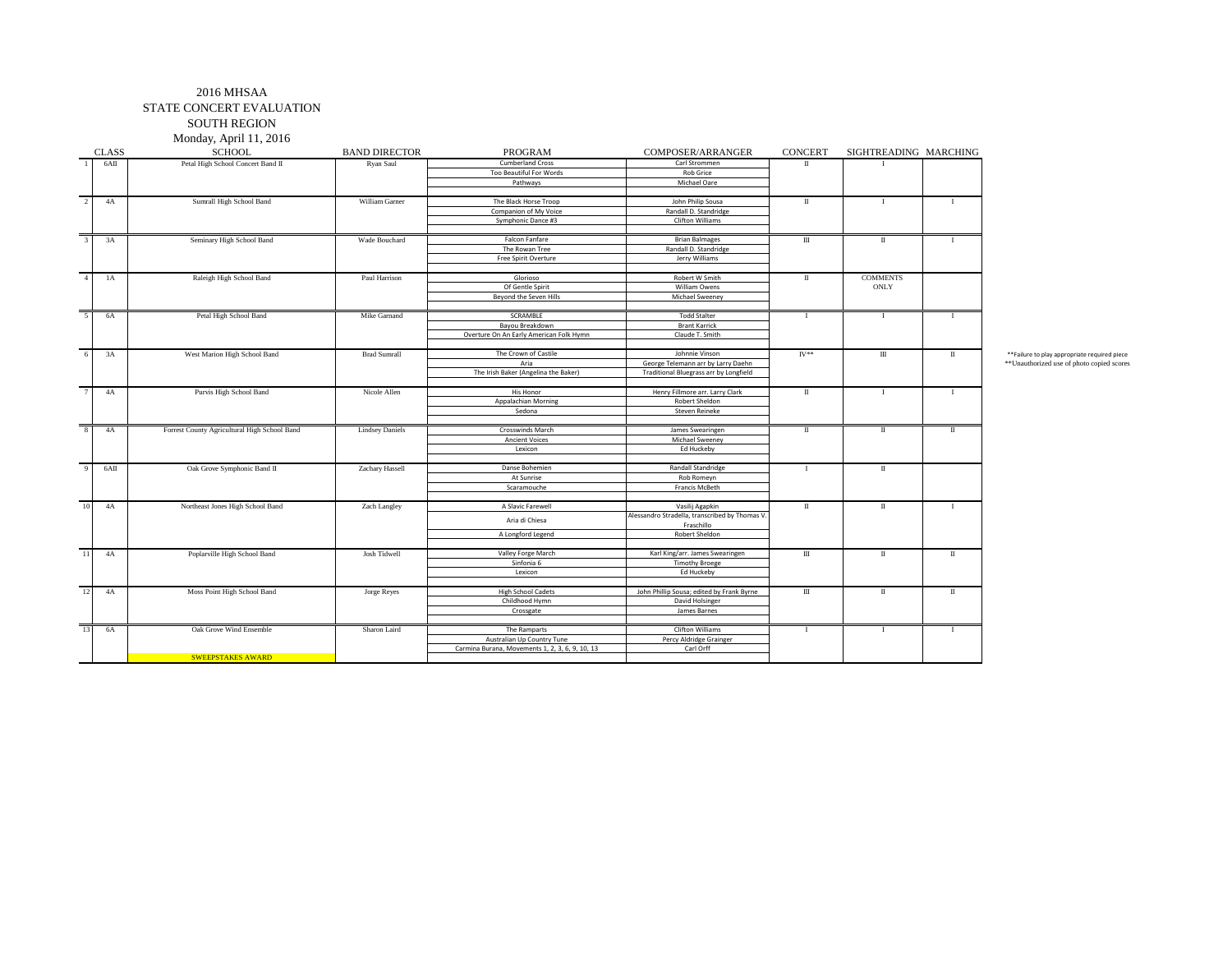## 2016 MHSAA STATE CONCERT EVALUATION SOUTH REGION

Tuesday, April 12, 2016

|                          | <b>CLASS</b> | <b>SCHOOL</b>                        | <b>BAND DIRECTOR</b>     | PROGRAM                                               | COMPOSER/ARRANGER              |              | CONCERT SIGHTREADING MARCHING |              |
|--------------------------|--------------|--------------------------------------|--------------------------|-------------------------------------------------------|--------------------------------|--------------|-------------------------------|--------------|
| $\overline{1}$           | 2A           | North Forrest High School Band       | Keith Lyons              | The Brandenburg Gate (German March)                   | Johnie Vinson                  | $\mathbf{I}$ | $_{\rm II}$                   |              |
|                          |              |                                      |                          | Gently Touch the Sky                                  | Robert Sheldon                 |              |                               |              |
|                          |              |                                      |                          | American Folk Festival                                | Anne McGinty                   |              |                               |              |
|                          |              |                                      |                          |                                                       |                                |              |                               |              |
| $\overline{2}$           | 5A           | Laurel High School Band              | David Lott               | The Sounds of Spring                                  | Shizuka Sato and Naoya Wada    | П            | П                             | $\mathbf{I}$ |
|                          |              |                                      |                          | Deep River                                            | James Swearingen               |              |                               |              |
|                          |              |                                      |                          | Laurel Mountain Overture                              | Douglas Court                  |              |                               |              |
|                          |              |                                      |                          |                                                       |                                |              |                               |              |
| $\overline{\mathbf{3}}$  | 5AII         | West Harrison High School Band II    | <b>Chester Garrison</b>  | Temecula Valley Fanfare                               | Richard Saucedo                | $\;$ II      | $\;$ II                       |              |
|                          |              |                                      |                          | All The Pretty Little Horses                          | Anne McGinty                   |              |                               |              |
|                          |              |                                      |                          | Overture for Winds                                    | Charles Carter                 |              |                               |              |
|                          |              |                                      |                          |                                                       |                                |              |                               |              |
| $\overline{4}$           | 6A           | George County High School Band       | Kyle Bozeman             | Steel                                                 | Randall Standridge             | Ш            | П                             | П            |
|                          |              |                                      |                          | Down A Country Lane                                   | Aaron Copland Arr. Patterson   |              |                               |              |
|                          |              |                                      |                          | Fortress                                              | Frank Ticheli                  |              |                               |              |
|                          |              |                                      |                          |                                                       |                                |              |                               |              |
| $\overline{\phantom{0}}$ | 5A           | West Jones High School Band          | Mark Laird               | Third Suite - Movement 1 "March"                      | Robert Jager                   | $\mathbf I$  | П                             | Т            |
|                          |              |                                      |                          | A Longford Legend - Movement 1 & 2                    | Robert Sheldon                 |              |                               |              |
|                          |              |                                      |                          | A Childhood Remembered                                | Rosanno Galante                |              |                               |              |
|                          |              |                                      |                          |                                                       |                                |              |                               |              |
| 6                        | 4A           | Bay High School Band                 | Al Gunsch & Mark Russell | "Fanfare for the Third Planet"                        | Richard Saucedo                | $\mathbf{I}$ | $\mathbf{I}$                  | П            |
|                          |              |                                      |                          | "There Will Come Soft Rains"                          | Robert Sheldon                 |              |                               |              |
|                          |              |                                      |                          | "Kinetic Energy"                                      | Larry Clark                    |              |                               |              |
|                          |              |                                      |                          |                                                       |                                |              |                               |              |
| $\overline{7}$           | 6AII         | Gulfport High School Concert Band II | Wes Morehead             | Fanfare-Hayabusa                                      | Satoshi Yagisawa               | $\mathbf{I}$ | $\mathbf I$                   |              |
|                          |              |                                      |                          | The Seal Lullaby                                      | Eric Whitacre                  |              |                               |              |
|                          |              |                                      |                          | Cajun Folk Songs                                      | Frank Ticheli                  |              |                               |              |
|                          |              |                                      |                          |                                                       |                                |              |                               |              |
| $8\phantom{.0}$          | 5A           | West Harrison Symphonic Band         | Tim Garrett              | "The Trombone King"                                   | K.L. King                      | $\mathbf I$  | 1                             | Ι.           |
|                          |              |                                      |                          | "They Led My Lord Away"                               | Gordon/Allen                   |              |                               |              |
|                          |              |                                      |                          | "Incantation and Dance"                               | John Barnes Chance             |              |                               |              |
|                          |              | <b>SWEEPSTAKES AWARD</b>             |                          |                                                       |                                |              |                               |              |
| $\overline{9}$           | 5A           | Pearl River Central High School Band | Scott Smith              | <b>Grand Galop</b>                                    | Johnnie Vinson                 | $\;$ II      | П                             | $\mathbf{I}$ |
|                          |              |                                      |                          | The Lowlands of Scotland                              | Larry Daehn                    |              |                               |              |
|                          |              |                                      |                          | Allegro Barbaro                                       | Tom Wallace                    |              |                               |              |
|                          |              |                                      |                          |                                                       |                                |              |                               |              |
| 10                       | 6A           | D'Iberville High School Band         | James Brown              | Fairest of the Fair                                   | Sousa, arr. Brion and Schissel | Ш            | Ш                             | П            |
|                          |              |                                      |                          | Solas Ane                                             | Hazo                           |              |                               |              |
|                          |              |                                      |                          | Chorale and Shaker Dance                              | Zdechlik                       |              |                               |              |
|                          |              |                                      |                          |                                                       |                                |              |                               |              |
| $\overline{11}$          | 5A           | Pass Christian High School Band      | Gavin McAdams            | <b>Henderson Field</b>                                | Karl King                      | $\mathbf I$  | $\mathbf{I}$                  | $\mathbf{I}$ |
|                          |              |                                      |                          | On a Hymnsong of Philip Bliss                         | David R. Holsinger             |              |                               |              |
|                          |              |                                      |                          | A Longford Legend                                     | Robert Sheldon                 |              |                               |              |
|                          |              | <b>SWEEPSTAKES AWARD</b>             |                          |                                                       |                                |              |                               |              |
| 12                       | 4A           | Greene County High School Band       | Wade Helton              | March Jubilee                                         | James Swearingen               | IV           | Ш                             | Ш            |
|                          |              |                                      |                          | Simple Gifts (Mymts. $2 & 3$ )                        | Frank Ticheli                  |              |                               |              |
|                          |              |                                      |                          | Abram's Pursuit                                       | David Holsinger                |              |                               |              |
|                          |              |                                      |                          |                                                       |                                |              |                               |              |
| 13                       | 6A           | Gulfport High School Symphonic Band  | Zachary Harris           | Second Suite in F for Military Band                   | <b>Gustav Holst</b>            | $\mathbf{I}$ | $\mathbf{I}$                  | 1            |
|                          |              |                                      |                          | Nessun Dorma                                          | Robert van Beringen            |              |                               |              |
|                          |              |                                      |                          | Scarborough Fair Mvt. 3 from Three Folk Song Settings |                                |              |                               |              |
|                          |              |                                      |                          | for Band                                              | Andrew Boysen, Jr.             |              |                               |              |
|                          |              | <b>SWEEPSTAKES AWARD</b>             |                          |                                                       |                                |              |                               |              |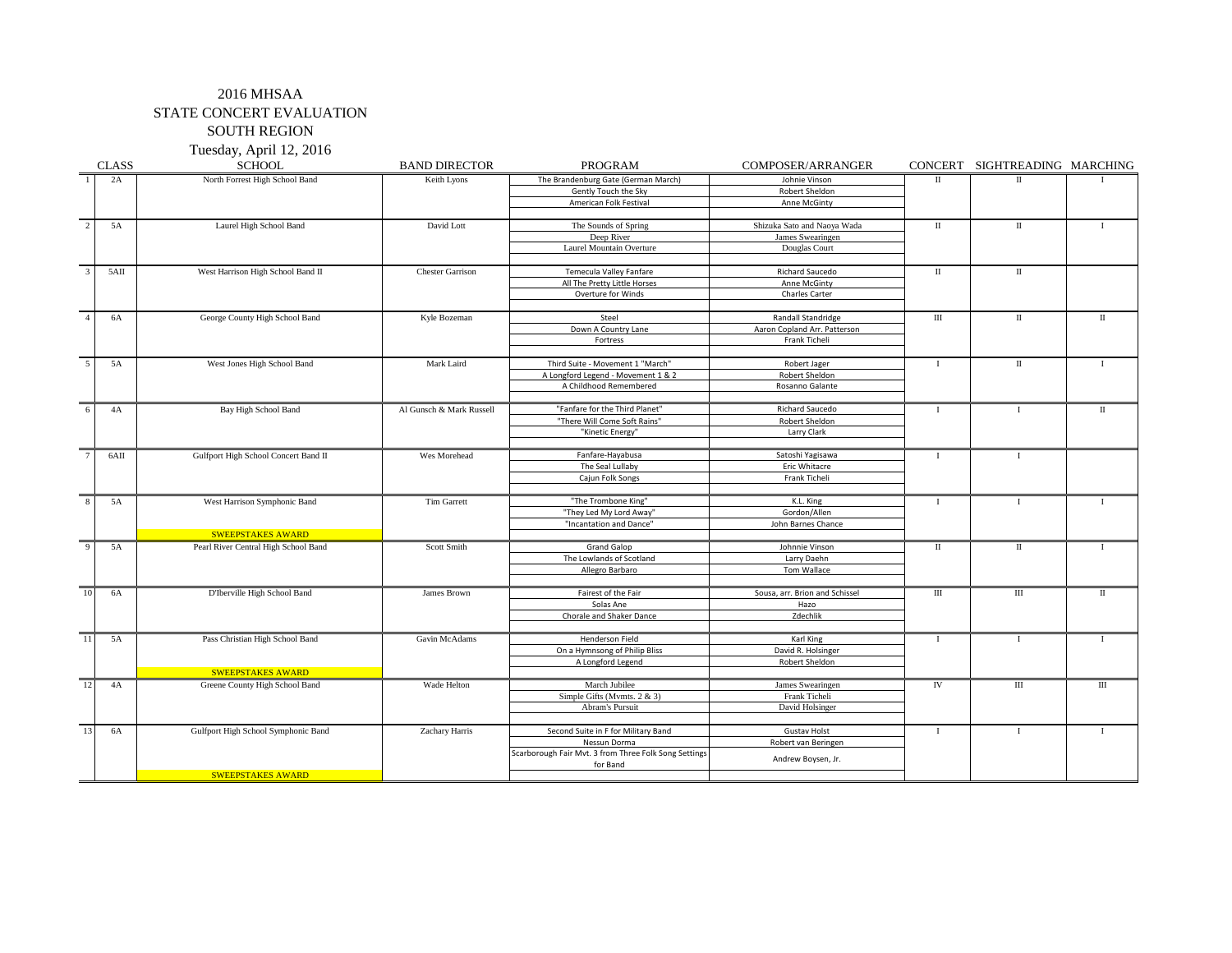# 2016 MHSAA STATE CONCERT EVALUATION

# SOUTH REGION

Wednesday, April 13, 2016

|                | <b>CLASS</b> | <b>SCHOOL</b>                                | <b>BAND DIRECTOR</b>         | PROGRAM                         | COMPOSER/ARRANGER                   | <b>CONCERT</b>  | SIGHTREADING         | <b>MARCHING</b> |
|----------------|--------------|----------------------------------------------|------------------------------|---------------------------------|-------------------------------------|-----------------|----------------------|-----------------|
|                |              | Hattiesburg High School Band                 | Johnny Johnson               | The All American Concert March  | Chris Sharp                         | <b>COMMENTS</b> | <b>COMMENTS</b>      |                 |
|                |              |                                              |                              | Echoes                          | Samuel Hazo                         |                 |                      |                 |
|                |              |                                              |                              | Clash                           | Ryan Main                           |                 |                      |                 |
|                |              |                                              |                              |                                 |                                     |                 |                      |                 |
| $\overline{2}$ | 5A           | Wayne County High School Band                | Matt Walker                  | Fairest of the Fair             | Sousa/Arr - Brion & Schissel        | П               |                      |                 |
|                |              |                                              |                              | With Quiet Courage              | Larry Daehn                         |                 |                      |                 |
|                |              |                                              |                              | Longford Legend                 | Robert Sheldon                      |                 |                      |                 |
|                |              |                                              |                              |                                 |                                     |                 |                      |                 |
| $\mathcal{R}$  | 5A           | South Jones High School Symphonic Band       | Artie Adams                  | The Stormchasers                | Robert Sheldon                      | $\bf{I}$        | $\mathbf{I}$         |                 |
|                |              |                                              |                              | My Jesus! Oh, What Anuish       | J.S. Bach/Alfred Reed               |                 |                      |                 |
|                |              |                                              |                              | Symphonic Dance No. 3           | Clifton Williams                    |                 |                      |                 |
|                |              | <b>SWEEPSTAKES AWARD</b>                     |                              |                                 |                                     |                 |                      |                 |
| $\overline{4}$ | 4A           | Vancleave High School Band                   | Quinton Parker               | Fanfare for the Third Planet    | Richard L. Saucedo                  | $\;$ II         | - 1                  | П               |
|                |              |                                              |                              | On a Hymnsong of Philip Bliss   | David R. Holsinger                  |                 |                      |                 |
|                |              |                                              |                              | Encanto                         | Robert W. Smith                     |                 |                      |                 |
|                |              |                                              |                              |                                 |                                     |                 |                      |                 |
| -5             | 4A           | East Central High School Band                | Tim McMillen                 | His Honor                       | Henry Fillmore/Andrew Balent        | $\rm III$       | П                    | П               |
|                |              |                                              |                              | A Childhood Hymn                | David Holsinger                     |                 |                      |                 |
|                |              |                                              |                              | Anthem for Winds and Percussion | Claude T. Smith                     |                 |                      |                 |
|                |              |                                              |                              |                                 |                                     |                 |                      |                 |
| -6             | 5AII         | South Jones High School Concert Band II      | Brian Joyce/Johnathan Benson | <b>Brighton Camp March</b>      | Randall D. Standridge               | <b>I</b>        | $\scriptstyle\rm II$ |                 |
|                |              |                                              |                              | On a Hymnsong of Phillip Bliss  | David Holsinger                     |                 |                      |                 |
|                |              |                                              |                              | Encanto                         | Robert W. Smith                     |                 |                      |                 |
|                |              |                                              |                              |                                 |                                     |                 |                      |                 |
|                | 6A           | Harrison Central High School Band            | Ken White                    | King Cotton                     | John Philip Sousa/Frederick Fennell | П               | П                    |                 |
|                |              |                                              |                              | Nimrod                          | Edward Elgar/Alfred Reed            |                 |                      |                 |
|                |              |                                              |                              | Havendance                      | David R. Holsinger                  |                 |                      |                 |
|                |              |                                              |                              |                                 |                                     |                 |                      |                 |
| $\mathbf{R}$   | 6AIII        | Warren Central High School Concert Band III  | Andrew Bonner                | Joy                             | Frank Ticheli                       | $\mathbf{I}$    | $\mathbf{I}$         |                 |
|                |              |                                              |                              | Olde English Hymn               | James Swearingen                    |                 |                      |                 |
|                |              |                                              |                              | Silverbrook                     | Michael Sweeny                      |                 |                      |                 |
|                |              |                                              |                              |                                 |                                     |                 |                      |                 |
|                | 6AII         | Biloxi High School Symphonic Band II         | Mark Dickerson               | Alamo (March)                   | Karl King / edit. Swearingen        | П               | $\bf{I}$             |                 |
|                |              |                                              |                              | Deep River, a Chorale Prelude   | James Swearingen                    |                 |                      |                 |
|                |              |                                              |                              | <b>Prairie Dances</b>           | David Holsinger                     |                 |                      |                 |
|                |              |                                              |                              |                                 |                                     |                 |                      |                 |
| 10             | $6$ AII      | Warren Central High School Symphonic Band II | Melynn Arendale              | Prestissimo                     | Karl L. King                        | Ш               | $\bf{I}$             |                 |
|                |              |                                              |                              | <b>Blue and Green Music</b>     | Samuel L. Hazo                      |                 |                      |                 |
|                |              |                                              |                              | Pathways                        | Michael Oare                        |                 |                      |                 |
|                |              |                                              |                              |                                 |                                     |                 |                      |                 |
| 11             | 5A           | Long Beach High School Band                  | Mickey Mangum                | His Honor                       | Henry Fillmore/Fennell              | $\mathbf{I}$    | $\mathbf{I}$         | $\overline{1}$  |
|                |              |                                              |                              | Nimrod                          | <b>Edward Elgar/Lucien Cailliet</b> |                 |                      |                 |
|                |              |                                              |                              | Symphonic Dance No. 3 "Fiesta"  | Clifton Williams                    |                 |                      |                 |
|                |              | <b>SWEEPSTAKES AWARD</b>                     |                              |                                 |                                     |                 |                      |                 |
| 12             | 5A           | Stone County High School Band                | Ida Mitchell                 | Firework                        | Jan Vander Roost                    | $\mathbf I$     | $\mathbf{I}$         |                 |
|                |              |                                              |                              | Sheltering Sky                  | John Mackev                         |                 |                      |                 |
|                |              |                                              |                              | Light Cavalry Overture          | Franz Von Suppe/Henry Fillmore      |                 |                      |                 |
|                |              | <b>SWEEPSTAKES AWARD</b>                     |                              |                                 |                                     |                 |                      |                 |
| 13             | 6A           | Hancock High School Band                     | Benji McLain                 | The Acrobats                    | David Reed                          | П               | П                    | $\mathbf{I}$    |
|                |              |                                              |                              | Ave Maria                       | Franz Biebl/ arr. Robert Cameron    |                 |                      |                 |
|                |              |                                              |                              | Towards a New Horizon           | Steven Reineke                      |                 |                      |                 |
|                |              |                                              |                              |                                 |                                     |                 |                      |                 |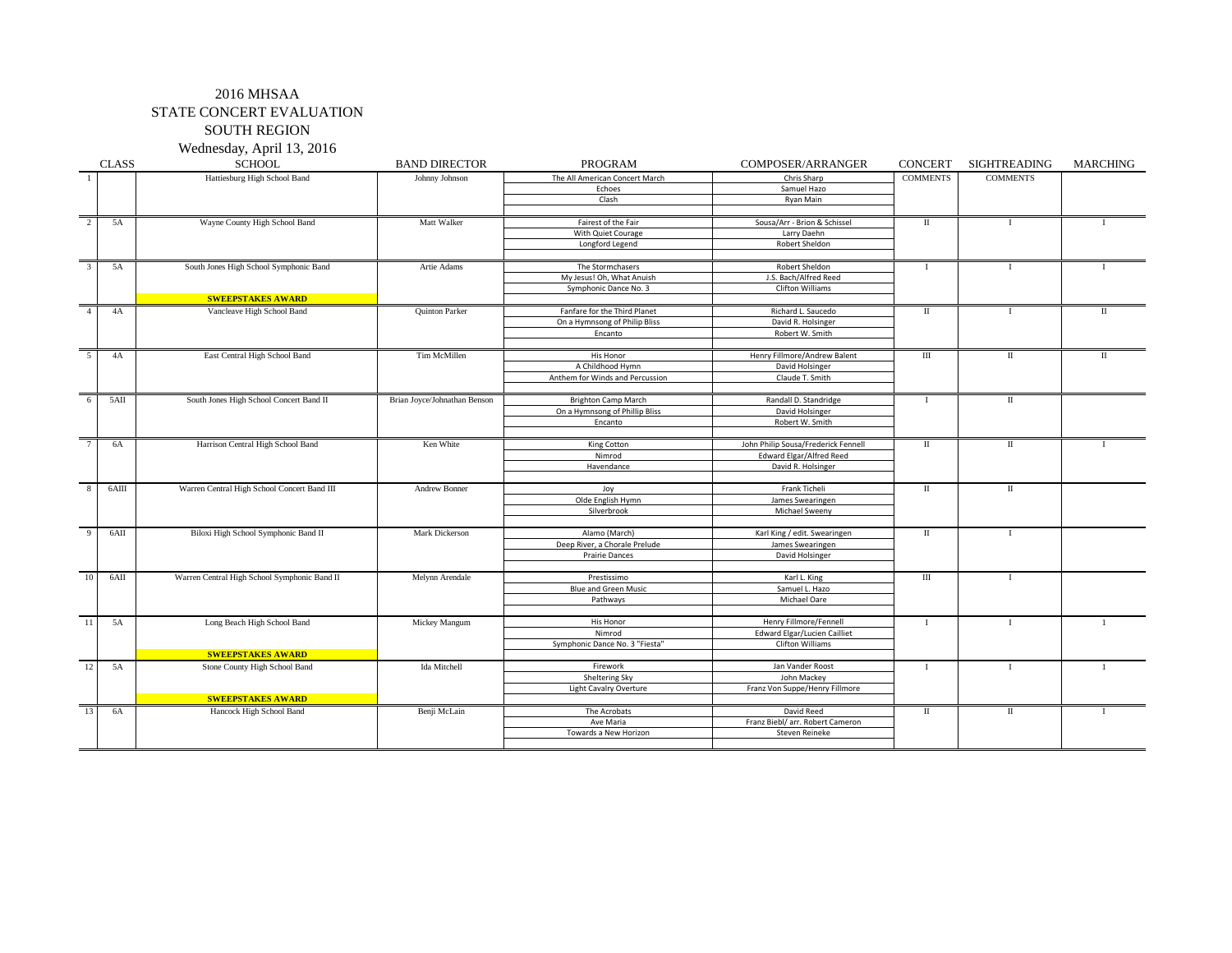| 14              | - 6A | St. Martin High School Band              | Katlin Bell           | Cincinnatus March        | H.A. VanderCook/Arr. Mark Grauer | П |  |  |  |
|-----------------|------|------------------------------------------|-----------------------|--------------------------|----------------------------------|---|--|--|--|
|                 |      |                                          |                       | In His Grace             | Ayatey Shabazz                   |   |  |  |  |
|                 |      |                                          |                       | The Golden Circle        | Ed Huckeby                       |   |  |  |  |
|                 |      |                                          |                       |                          |                                  |   |  |  |  |
| $15-15$         | 6A   | Biloxi High School Wind Ensemble         | <b>Travis Coakley</b> | Valdres March            | Johannes Hanssen / Glenn Bainum  |   |  |  |  |
|                 |      |                                          |                       | Cajun Folk Songs         | Frank Ticheli                    |   |  |  |  |
|                 |      |                                          |                       | Chorale and Shaker Dance | John Zdechlik                    |   |  |  |  |
|                 |      |                                          |                       |                          |                                  |   |  |  |  |
| 16 <sup>1</sup> | 6A   | Warren Central High School Wind Ensemble | Alan Arendale         | The Big Cage             | Carl King                        |   |  |  |  |
|                 |      |                                          |                       | Sleep                    | Eric Whitacre                    |   |  |  |  |
|                 |      |                                          |                       | Jubilate                 | Robert Jager                     |   |  |  |  |
|                 |      |                                          |                       |                          |                                  |   |  |  |  |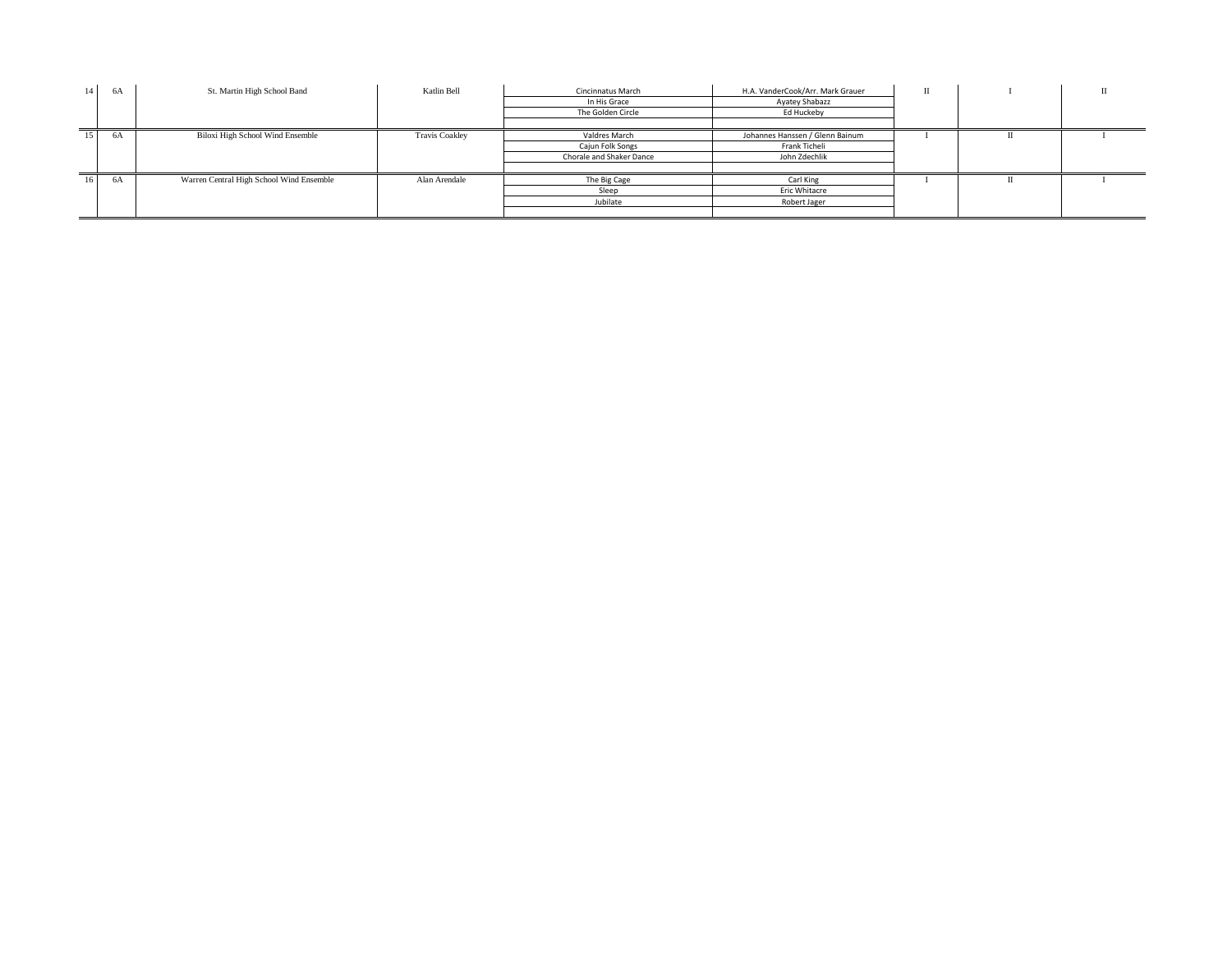# 2016 MHSAA STATE CONCERT EVALUATION

NORTH REGION

| Monday, April 11, 2016 |  |  |  |
|------------------------|--|--|--|
|------------------------|--|--|--|

|                | <b>CLASS</b> | <b>SCHOOL</b>                        | <b>BAND DIRECTOR</b>   | <b>PROGRAM</b>                       | COMPOSER/ARRANGER                   | <b>CONCERT</b>       | SIGHTREADING MARCHING        |                      |
|----------------|--------------|--------------------------------------|------------------------|--------------------------------------|-------------------------------------|----------------------|------------------------------|----------------------|
| $\overline{1}$ | 6A           | Tupelo High School Wind Ensemble     | Jeremy Greenwood       | <b>Florentiner March</b>             | Julius Fucik/arr. Lake & Fennell    | $\mathbf{I}$         | $\mathbf{I}$                 |                      |
|                |              |                                      |                        | Scenes from the Louvre - I, II, IV   | Norman Dello Joio                   |                      |                              |                      |
|                |              | <b>SWEEPSTAKES AWARD</b>             |                        | <b>English Country Settings</b>      | Pierre La Plante                    |                      |                              |                      |
|                |              |                                      |                        |                                      |                                     |                      |                              |                      |
| $\overline{2}$ | 1A           | Union County High School Band        | Andy Hall              | Free Spirit Overture                 | Jerry Williams                      | $\mathbf{I}$         | $\mathbf{I}$                 | $\scriptstyle\rm II$ |
|                |              |                                      |                        | A Song of Hope                       | James Swearingen                    |                      |                              |                      |
|                |              |                                      |                        | American Folk Festival               | Anne McGinty                        |                      |                              |                      |
|                |              |                                      |                        |                                      |                                     |                      |                              |                      |
| $\mathcal{E}$  | 1A           | Smithville High School Band          | Kevin White            | <b>Activity March</b>                | Harold Bennett/ Arr. by Larry Clark | $\rm III$            | $\rm II$                     | $\mathbf{H}$         |
|                |              |                                      |                        | Pirates' Cove Adventure              | Greg Fhiaras                        |                      |                              |                      |
|                |              |                                      |                        | It is Well                           | Robert W. Smith                     |                      |                              |                      |
| $\overline{4}$ | 2A           | Mantachie High School Band           | Joshua Robinson        | Advance                              | Harold Bennett/arr. Clark           | $\mathbf I$          | $\mathbf I$                  |                      |
|                |              |                                      |                        | A Song of Hope                       | James Swearingen                    |                      |                              |                      |
|                |              |                                      |                        | Through Courageous Eyes              | <b>Brian Balmages</b>               |                      |                              |                      |
|                |              |                                      |                        |                                      |                                     |                      |                              |                      |
|                | 2A           | <b>Baldwyn High School Band</b>      | Marshall Dear          | The Talisman                         | Kevin Kaisershot                    | $\scriptstyle\rm II$ | $\scriptstyle\rm II$         |                      |
|                |              |                                      |                        | Song for the Winter Moon             | <b>Walter Cummings</b>              |                      |                              |                      |
|                |              |                                      |                        | Rites of Tamburo                     | Robert W. Smith                     |                      |                              |                      |
|                |              |                                      |                        |                                      |                                     |                      |                              |                      |
|                | 2A           | East Webster High School Band        | Amber Gillen           | Newcastle March                      | Johnnie Vinson                      | <b>COMMENTS</b>      | <b>COMMENTS</b>              | <b>COMMENTS</b>      |
|                |              |                                      |                        | A Distant Light                      | James Swearingen                    | <b>ONLY</b>          | $\mathop{\rm ONLY}\nolimits$ | ONLY                 |
|                |              |                                      |                        | Zeal                                 | <b>Rob Grice</b>                    |                      |                              |                      |
|                |              |                                      |                        |                                      |                                     |                      |                              |                      |
|                | 2A           | Calhoun City High School Band        | <b>Dustin Thrasher</b> | <b>Big Circus March</b>              | Robert E. Foster                    | $\mathbf{I}$         | $\rm II$                     | $\rm II$             |
|                |              |                                      |                        | Psalm 42                             | Samuel Hazo                         |                      |                              |                      |
|                |              |                                      |                        | Zeal                                 | <b>Rob Grice</b>                    |                      |                              |                      |
|                | 5A           | New Hope High School Band            | <b>Tracey Blaylock</b> | Hosts of Freedom                     | Karl King                           | $\mathbf{I}$         | $\mathbf I$                  | $\;$ II              |
|                |              |                                      |                        | Echoes                               | Samuel Hazo                         |                      |                              |                      |
|                |              |                                      |                        | Adventures                           | <b>Ayatey Shabazz</b>               |                      |                              |                      |
|                |              |                                      |                        |                                      |                                     |                      |                              |                      |
| 9              | 3AII         | Aberdeen High School Concert Band II | Kenneth Clay           | Stratosphere                         | Dwight Beckham                      | $\rm II$             | $\;$ II                      |                      |
|                |              |                                      |                        | A Song Of Hope                       | James Swearingen                    |                      |                              |                      |
|                |              |                                      |                        | Garden Of the Black Rose             | Robert Sheldon                      |                      |                              |                      |
| 10             | 6AII         | Tupelo High School Symphonic Band II | <b>Taylor Sparks</b>   | Into the Clouds                      | Richard Saucedo                     | <sup>1</sup>         | 1                            |                      |
|                |              |                                      |                        | At Sunrise                           | Rob Romeyn                          |                      |                              |                      |
|                |              |                                      |                        | Portent                              | Randall Standridge                  |                      |                              |                      |
|                |              |                                      |                        |                                      |                                     |                      |                              |                      |
| 11             | 6A           | Starkville High School Wind Ensemble | Shawn Sullivan         | <b>Bullets And Bayonets</b>          | Sousa/Fennell                       | $\mathbf I$          | $\mathbf I$                  |                      |
|                |              |                                      |                        | Irish Tune From County Derry         | Grainger                            |                      |                              |                      |
|                |              | <b>SWEEPSTAKES AWARD</b>             |                        | Choral and Shaker Dance              | Zdechlik                            |                      |                              |                      |
|                |              |                                      |                        |                                      |                                     |                      |                              |                      |
| 12             | 3A           | Mooreville High School Band          | Walt Namie             | Chorale Paraphrase                   | Elliot Del Borgo                    | $\rm II$             | $\;$ II                      | $\;$ II              |
|                |              |                                      |                        | Air For Band                         | Frank Erickson                      |                      |                              |                      |
|                |              |                                      |                        | Mighty Mite                          | Ted Mesang Arr. O 'Loughlin         |                      |                              |                      |
| 13             | 3A           | Hatley High School Band              | Leigh Ann Stanford     | Whiplash                             | Standridge                          | $\rm III$            | $\rm III$                    | $\mathbf{I}$         |
|                |              |                                      |                        | As Tears Fall on Dawn's New Light    | Saucedo                             |                      |                              |                      |
|                |              |                                      |                        | <b>Highland Fantasy</b>              | Fraser                              |                      |                              |                      |
|                |              |                                      |                        |                                      |                                     |                      |                              |                      |
| 14             | 3A           | Aberdeen High School Symphonic Band  | Toni L. Reece          | Shalom An Israeli Suite Movement III | Phillip Sparke                      | $\mathbf I$          | П                            | П                    |
|                |              |                                      |                        | Forever Holding Close The Memories   | Richard L. Saucedo                  |                      |                              |                      |
|                |              |                                      |                        | Into The Storm                       | Robert W. Smith                     |                      |                              |                      |
|                |              |                                      |                        |                                      |                                     |                      |                              |                      |
| 15             | 3A           | Kossuth High School Band             | <b>Brandon Harvell</b> | Carnegie Anthem                      | Williams Owens                      | $\mathbf{I}$         | л                            |                      |
|                |              |                                      |                        | Heaven's Light                       | Steven Reineke                      |                      |                              |                      |
|                |              |                                      |                        | <b>Awakening Hills</b>               | Richard Saucedo                     |                      |                              |                      |
|                |              |                                      |                        |                                      |                                     |                      |                              |                      |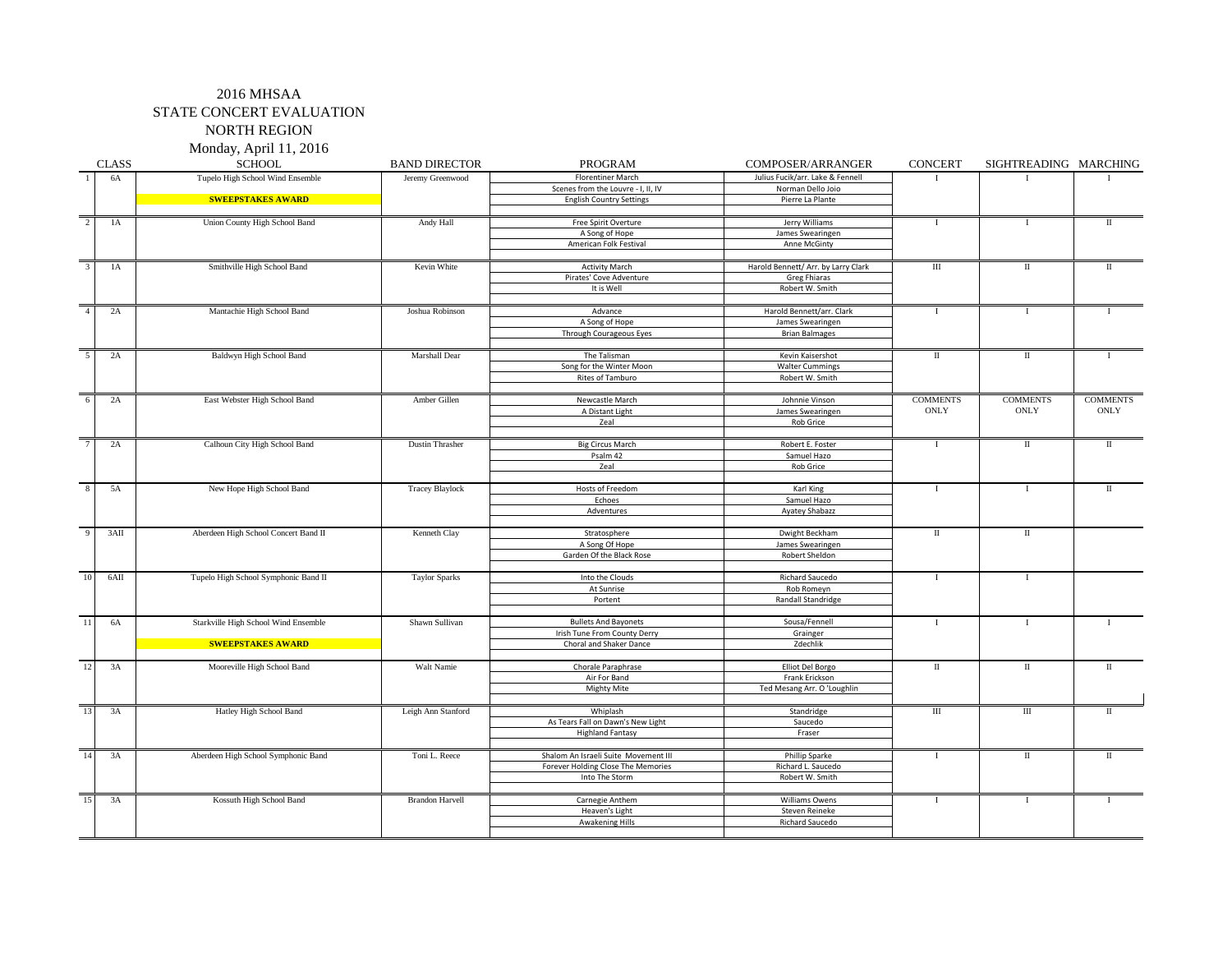| 16              | 3A   | Alcorn Central High School Band      | Eric Perry          | Newcastle March                   | Johnnie Vinson              | $\mathbf{I}$ | $\mathbf{I}$ | $\mathbf{I}$ |
|-----------------|------|--------------------------------------|---------------------|-----------------------------------|-----------------------------|--------------|--------------|--------------|
|                 |      |                                      |                     | Lullabye                          | Randall D. Standridge       |              |              |              |
|                 |      |                                      |                     | <b>Hymnsong Variants</b>          | Robert W. Smith             |              |              |              |
|                 |      |                                      |                     |                                   |                             |              |              |              |
| $\overline{17}$ | 3A   | Independence High School Band        | Justin Bixler       | March of the Irish Guard          | arr. James Ployhar          | $\mathbf{H}$ |              |              |
|                 |      |                                      |                     | Earth Song                        | Frank Ticheli               |              |              |              |
|                 |      |                                      |                     | Chant Rituals                     | Elliot Del Borgo            |              |              |              |
|                 |      |                                      |                     |                                   |                             |              |              |              |
| 18              | 4A   | Houston High School Band             | <b>Jim Stites</b>   | Hosts Of Freedom                  | Karl L. King                | Ш            | $_{\rm II}$  | П            |
|                 |      |                                      |                     | Yorkshire Ballad                  | James Barnes                |              |              |              |
|                 |      |                                      |                     | First We Dream                    | <b>Erik Morales</b>         |              |              |              |
|                 |      |                                      |                     |                                   |                             |              |              |              |
| 19<br>4A        |      | Caledonia High School Band           | David Chambers      | Invercargill                      | Alex Lithgow/Calvin Custer  |              |              | $\mathbf{I}$ |
|                 |      |                                      |                     | Precious Lord, Take My Hand       | Robert W. Smith             |              |              |              |
|                 |      |                                      |                     | <b>Blue Ridge Saga</b>            | James Swearingen            |              |              |              |
|                 |      |                                      |                     |                                   |                             |              |              |              |
| 20              | 4A   | Corinth High School Band             | <b>Bruce Dobbs</b>  | Sounds of Spring                  | Shizuka Sato and Naoya Wada |              |              |              |
|                 |      |                                      |                     | With Every Winter's Breath        | Randall Standridge          |              |              |              |
|                 |      | <b>SWEEPSTAKES AWARD</b>             |                     | The Eternal Journey               | David Shaffer               |              |              |              |
|                 |      |                                      |                     |                                   |                             |              |              |              |
| 21              | 4A   | Senatobia High School Band           | Jeff West           | Spitfire                          | Gary Gilroy                 |              |              |              |
|                 |      |                                      |                     | Lux Aurumque                      | Eric Whitacre               |              |              |              |
|                 |      | <b>SWEEPSTAKES AWARD</b>             |                     | Prelude, Siciliano, Rondo         | Arnold/John Paynter         |              |              |              |
|                 |      |                                      |                     |                                   |                             |              |              |              |
| 22              | 6AII | Hernando High School Concert Band II | <b>Brenon Eaton</b> | Fanfare for the Unsung Hero       | Matt Conaway                |              |              |              |
|                 |      |                                      |                     | Come Thou Fount of Every Blessing | Randall Standridge          |              |              |              |
|                 |      |                                      |                     | <b>Blue Ridge Saga</b>            | James Swearingen            |              |              |              |
|                 |      |                                      |                     |                                   |                             |              |              |              |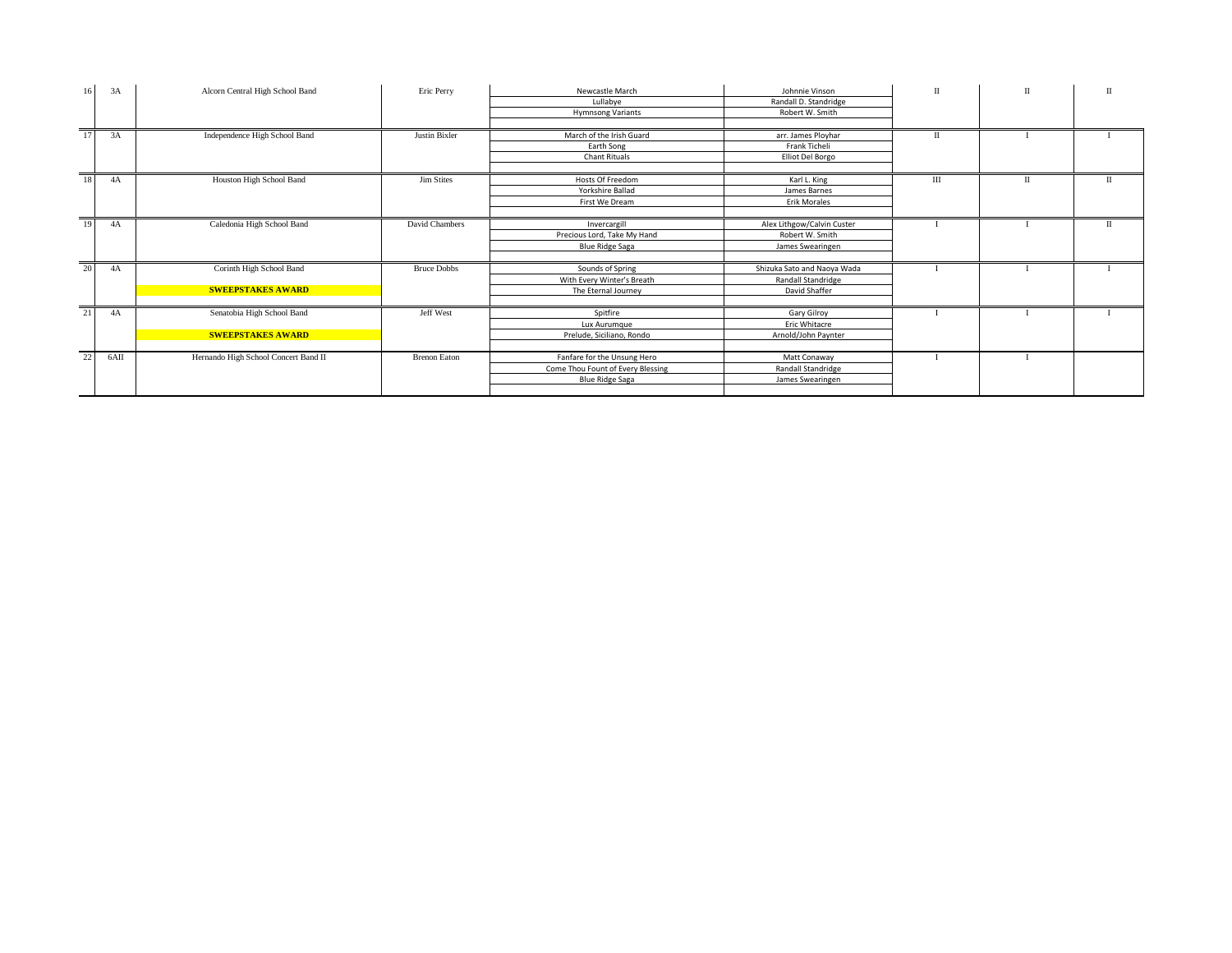Tuesday, April 12, 2016

|                | <b>CLASS</b> | <b>SCHOOL</b>                      | <b>BAND DIRECTOR</b> | PROGRAM                         | COMPOSER/ARRANGER                             |                      | CONCERT SIGHTREADING MARCHING |              |
|----------------|--------------|------------------------------------|----------------------|---------------------------------|-----------------------------------------------|----------------------|-------------------------------|--------------|
|                | 4A           | Shannon High School Band           | William Pruitt       | Celebration                     | Randall D. Standridge                         | л                    | П                             | П            |
|                |              |                                    |                      | There will come soft rain       | Robert Sheldon                                |                      |                               |              |
|                |              |                                    |                      | Spring River Fantasy            | William Owens                                 |                      |                               |              |
|                |              |                                    |                      |                                 |                                               |                      |                               |              |
| $\overline{2}$ | 4A           | Itawamba High School Band          | Rebekah Wells        | Fanfare for a New Generation    | Dennis Eveland                                | $\bf{I}$             | $\mathbf I$                   | $\rm II$     |
|                |              |                                    |                      | Deep River                      | James Swearingen                              |                      |                               |              |
|                |              |                                    |                      | Jubiloso                        | Ed Huckeby                                    |                      |                               |              |
|                |              |                                    |                      |                                 |                                               |                      |                               |              |
| $\overline{3}$ | 4A           | Amory High School Band             | Melanie Stark        | Gavorkna Fanfare                | Jack Stamp                                    | $\mathbf I$          | $\bf{I}$                      | $\bf{I}$     |
|                |              |                                    |                      | Rhapsody on The Minstrel Boy    | Robert Farnon                                 |                      |                               |              |
|                |              |                                    |                      | The Ascension                   | Robert W. Smith                               |                      |                               |              |
|                |              |                                    |                      |                                 |                                               |                      |                               |              |
| $\overline{4}$ | 6A           | Columbus High School Band          | Eric Anthony James   | El Relicario                    | Jose Padilla/arranger by Fred Hubbell         | $\;$ II              | $\rm III$                     | П            |
|                |              |                                    |                      | Down A Country Lane             | Aaron Copland/transcribed by Merlin Patterson |                      |                               |              |
|                |              |                                    |                      | Circle In A Square              | Ed Keifer                                     |                      |                               |              |
|                |              |                                    |                      |                                 |                                               |                      |                               |              |
| 5              | 3A           | Nettleton High School Band         | Jesse James          | Fanfare for a New Generation    | Dennis O. Eveland                             | $\scriptstyle\rm II$ | $\;$ II                       | $\rm II$     |
|                |              |                                    |                      | With Each Sunset                | Richard Saucedo                               |                      |                               |              |
|                |              |                                    |                      | Portrait of a Clown             | Frank Ticheli                                 |                      |                               |              |
|                |              |                                    |                      |                                 |                                               |                      |                               |              |
| 6              | 5A           | Grenada High School Band           | Joe Presley          | Whirlwinds March                | Waymon O. Bullock                             | $\mathbf{I}$         | $\mathbf I$                   | $\mathbf{I}$ |
|                |              |                                    |                      | On a Hymnsong of Philip Bliss   | David R. Holsinger                            |                      |                               |              |
|                |              | <b>SWEEPSTAKES AWARD</b>           |                      | Iberian Escapades               | Robert Sheldon                                |                      |                               |              |
|                |              |                                    |                      |                                 |                                               |                      |                               |              |
|                | $5$ AII      | Oxford High School Concert Band II | Jared Brownlee       | <b>Bonds of Unity</b>           | Karl King arr. by James Swearingen            | $\mathbf{I}$         | $\rm II$                      |              |
|                |              |                                    |                      | They Led My Lord Away           | Adoniram J Gordan, arr. by Fred J. Allen      |                      |                               |              |
|                |              |                                    |                      | <b>Blue Ridge Saga</b>          | James Swearingen                              |                      |                               |              |
|                |              |                                    |                      |                                 |                                               |                      |                               |              |
| 8              | 3A           | Booneville High School Band        | Joshua Forsythe      | <b>Triumphant Fanfare</b>       | Richard L. Saucedo                            | $\mathbf{I}$         | $\mathbf{I}$                  | $\mathbf{I}$ |
|                |              |                                    |                      | Childhood Hymn                  | David Holsinger                               |                      |                               |              |
|                |              | <b>SWEEPSTAKES AWARD</b>           |                      | Arabesque                       | Samuel R. Hazo                                |                      |                               |              |
|                |              |                                    |                      |                                 |                                               |                      |                               |              |
| $\mathbf{Q}$   | 4AII         | Lafayette High School Band II      | Jeremy Freelon       |                                 |                                               | <b>DNA</b>           | <b>DNA</b>                    |              |
|                |              |                                    |                      |                                 |                                               |                      |                               |              |
|                |              |                                    |                      |                                 |                                               |                      |                               |              |
|                |              |                                    |                      |                                 |                                               |                      |                               |              |
| 10             | 4AII         | New Albany High School Band II     | Will Curry           | Falcon Fanfare                  | <b>Brian Balmages</b>                         | $\;$ II              | П                             |              |
|                |              |                                    |                      | In The Wake of Spring           | James Swearingen                              |                      |                               |              |
|                |              |                                    |                      | Rites of Tamburo                | Robert W. Smith                               |                      |                               |              |
|                |              |                                    |                      |                                 |                                               |                      |                               |              |
| 11             | $4{\rm AII}$ | Amory High School Band II          | Shelby Wilbanks      | Falcon Fanfare                  | <b>Brian Balmages</b>                         | П                    | $\;$ II                       |              |
|                |              |                                    |                      | In A Quiet Place                | <b>Bill Calhoun</b>                           |                      |                               |              |
|                |              |                                    |                      | Counterbalance                  | <b>Todd Stalter</b>                           |                      |                               |              |
|                |              |                                    |                      |                                 |                                               |                      |                               |              |
| 12             | $6$ AII      | DeSoto Central High School Band II | <b>Tyler Hart</b>    | Amparito Roco                   | Jamie Texidor/arr. Harold R. Gore             | $\bf{I}$             | 1                             |              |
|                |              |                                    |                      | Yorkshire Ballad                | James Barnes                                  |                      |                               |              |
|                |              |                                    |                      | Flourish for Wind Band          | Ralph Vaughan Williams                        |                      |                               |              |
|                |              |                                    |                      |                                 |                                               |                      |                               |              |
| 13             | 6AII         | Starkville High School Band II     | Kyle Hickey          | Crossfire!                      | Gary P. Gilroy                                | $\;$ II              | 1                             |              |
|                |              |                                    |                      | The Bonsai Tree                 | Julie Giroux                                  |                      |                               |              |
|                |              |                                    |                      | <b>Dreams and Proclamations</b> | <b>Roland Barrett</b>                         |                      |                               |              |
|                |              |                                    |                      |                                 |                                               |                      |                               |              |
| 14             | 6AII         | South Panola High School Band II   | <b>Tim Goss</b>      | Scramble                        | <b>Todd Stalter</b>                           | $\;$ II              | $\;$ II                       |              |
|                |              |                                    |                      | Psalm 42                        | Samuel Hazo                                   |                      |                               |              |
|                |              |                                    |                      | <b>Kinetic Energy</b>           | Larry Clark                                   |                      |                               |              |
|                |              |                                    |                      |                                 |                                               |                      |                               |              |
| 15             | 4A           | New Albany High School Band        | David Hopple         | Allied Honor                    | King/Swearingen                               | $\mathbf{I}$         | $\mathbf{I}$                  | $\mathbf{I}$ |
|                |              |                                    |                      | Psalm 42                        | Samuel Hazo                                   |                      |                               |              |
|                |              | <b>SWEEPSTAKES AWARD</b>           |                      | <b>Blue Ridge Saga</b>          | James Swearingen                              |                      |                               |              |
|                |              |                                    |                      |                                 |                                               |                      |                               |              |
|                |              |                                    |                      |                                 |                                               |                      |                               |              |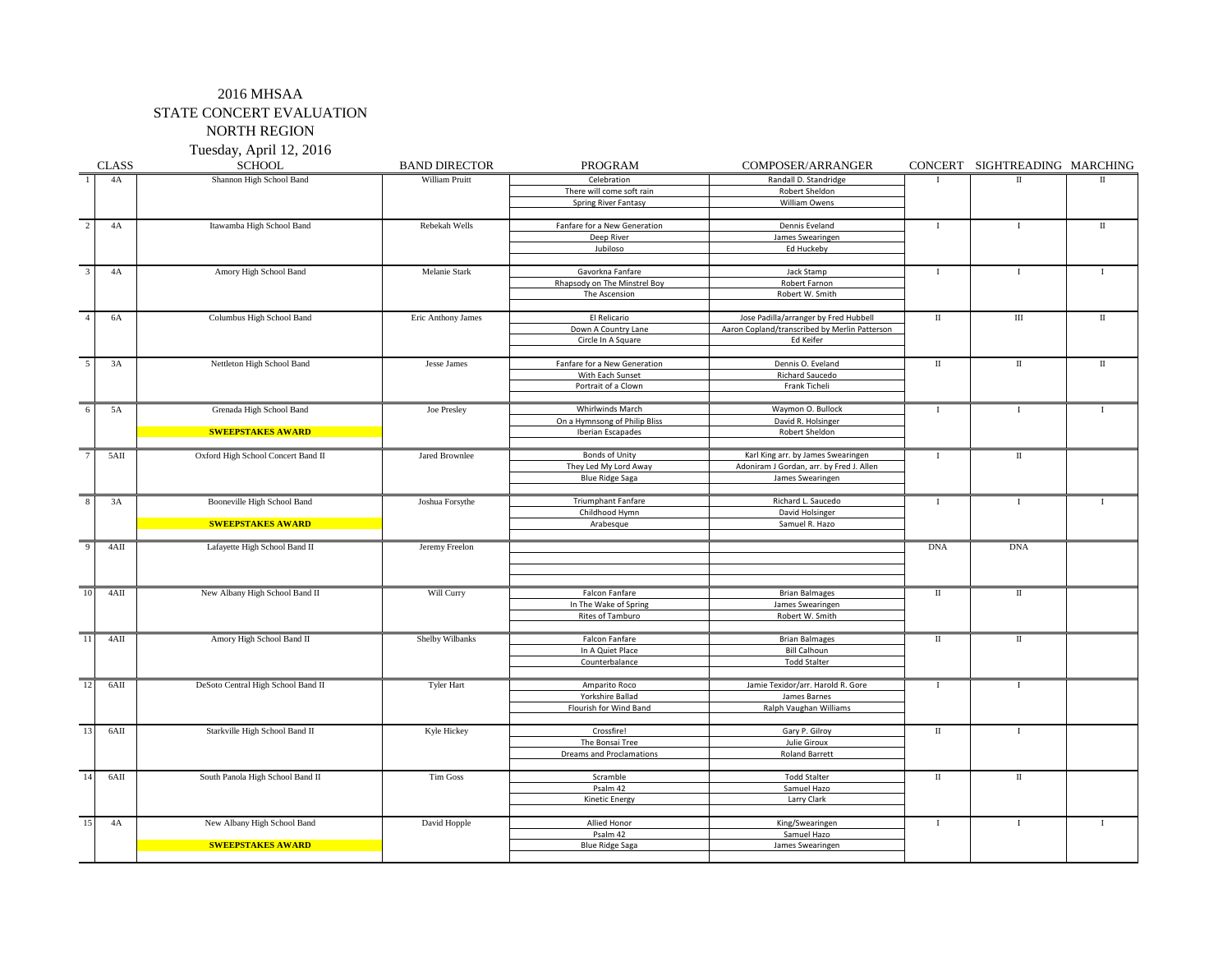| 16 <sup>1</sup> | 4A | Lafayette High School Band               | Kelly Duncan          | Romp!                       | Darren W. Jenkins                          |  |  |
|-----------------|----|------------------------------------------|-----------------------|-----------------------------|--------------------------------------------|--|--|
|                 |    |                                          |                       | But for the Love of Ireland | James Swearingen                           |  |  |
|                 |    | <b>SWEEPSTAKES AWARD</b>                 |                       | Elements                    | <b>Brian Balmages</b>                      |  |  |
|                 |    |                                          |                       |                             |                                            |  |  |
|                 | 6A | DeSoto Central High School Wind Ensemble | Dennis Cox            | The Circus Bee              | Henry Fillmore                             |  |  |
|                 |    |                                          |                       | Elegy for A Young American  | Ronald Lo Presti                           |  |  |
|                 |    | <b>SWEEPSTAKES AWARD</b>                 |                       | Chorale and Allegro         | Claude T. Smith                            |  |  |
|                 |    |                                          |                       |                             |                                            |  |  |
|                 | 6A | Horn Lake High School Band               | Heath Hopper          | Americans We                | Henry Fillmore and ed. by Robert E. Foster |  |  |
|                 |    |                                          |                       | Solas Ane                   | Samuel R. Hazo                             |  |  |
|                 |    | <b>SWEEPSTAKES AWARD</b>                 |                       | Whirlybird                  | <b>Todd Stalter</b>                        |  |  |
|                 |    |                                          |                       |                             |                                            |  |  |
| 19              | 6A | South Panola High School Band            | <b>Richard Shirey</b> | Espana Cani                 | Pascual Marquina/Longfield/Reed            |  |  |
|                 |    |                                          |                       | Rhosymedre                  | Ralph Vaughan Williams/Walter Beeler       |  |  |
|                 |    |                                          |                       | Full Throttle               | Robert W. Smith                            |  |  |
|                 |    |                                          |                       |                             |                                            |  |  |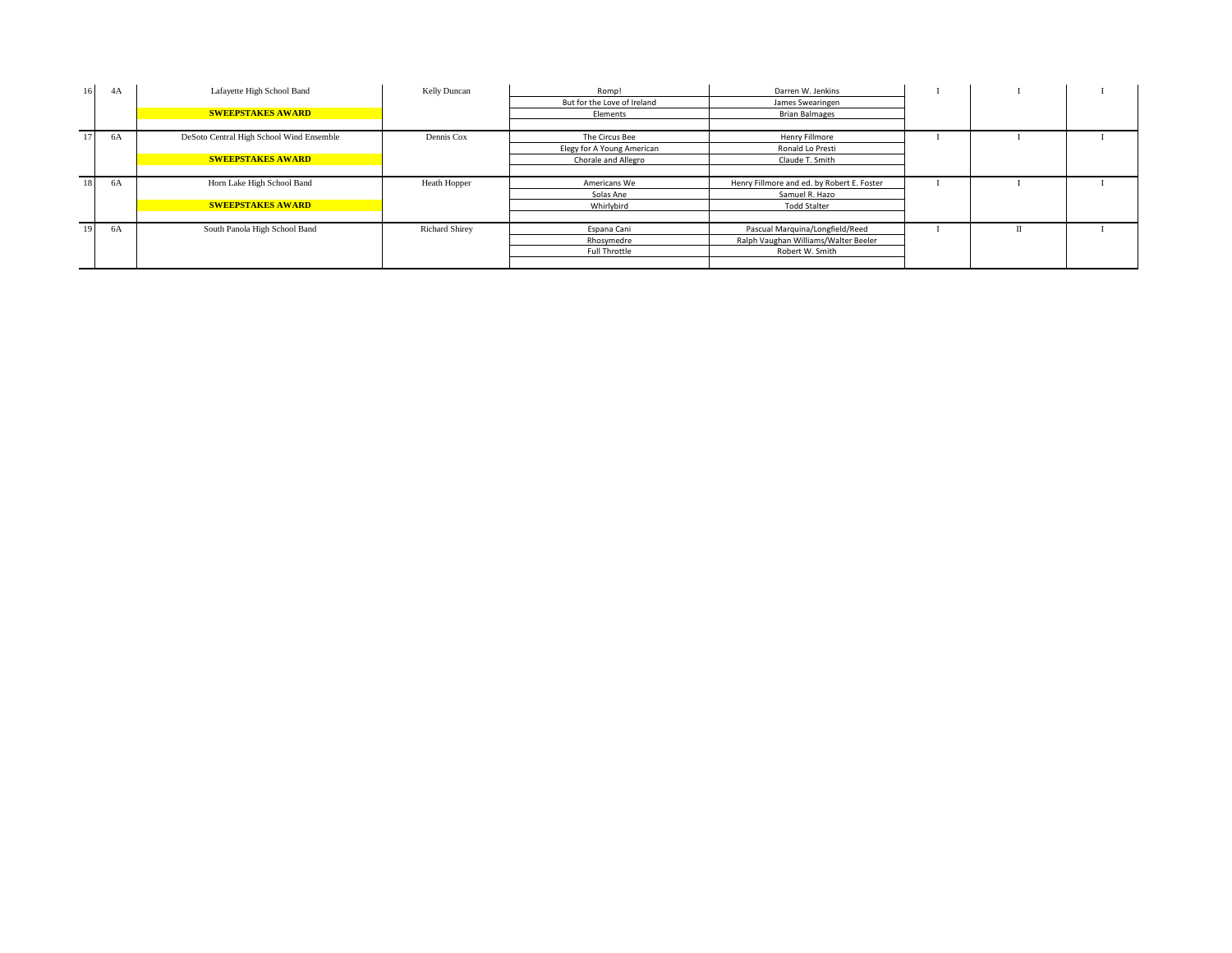Wednesday, April 13, 2016

|                         | <b>CLASS</b> | <b>SCHOOL</b>                      | <b>BAND DIRECTOR</b> | PROGRAM                                           | COMPOSER/ARRANGER                      |               | CONCERT SIGHTREADING MARCHING |              |
|-------------------------|--------------|------------------------------------|----------------------|---------------------------------------------------|----------------------------------------|---------------|-------------------------------|--------------|
|                         | 3A           | South Pontotoc High School Band    | Eric Simmons         | Falcon Fanfare                                    | <b>Brian Balmages</b>                  |               |                               |              |
|                         |              |                                    |                      | Salvation is Created                              | Tschesnokoff arr. Bruce Houseknecht    |               |                               |              |
|                         |              |                                    |                      | Choreography                                      | Robert Sheldon                         |               |                               |              |
|                         |              |                                    |                      |                                                   |                                        |               |                               |              |
| $\sqrt{2}$              | 3A           | North Pontotoc High School Band    | Cliff Moore          | Divertimento for Band, op. 42; mvt. 4 "Burlesque" | Vincent Persichetti                    | $\mathbf{II}$ | $\mathbf{II}$                 |              |
|                         |              |                                    |                      | <b>Rippling Watercolors</b>                       | <b>Brian Balmages</b>                  |               |                               |              |
|                         |              |                                    |                      | A Tallis Prelude                                  | Douglas Akey                           |               |                               |              |
|                         |              |                                    |                      |                                                   |                                        |               |                               |              |
| $\overline{\mathbf{3}}$ | 4A           | Tishomingo County High School Band | Libby Cunningham     | Into The Clouds                                   | Richard Saucedo                        |               |                               |              |
|                         |              |                                    |                      | Ammerland                                         | Jacob de Haan                          |               |                               |              |
|                         |              |                                    |                      | <b>Blue Ridge Saga</b>                            | James Swearingen                       |               |                               |              |
| $\overline{4}$          | 4AII         | Pontotoc High School Band II       | Sarah Todd           | Allegro Barbaro                                   | Bartok/Wallace                         | T             | -1                            |              |
|                         |              |                                    |                      | Jesus, Jesus Rest Your Head                       | Arr. Tom Wallace                       |               |                               |              |
|                         |              |                                    |                      | Anthem for Winds and Percussion                   | Claude T Smith                         |               |                               |              |
|                         |              |                                    |                      |                                                   |                                        |               |                               |              |
| $\overline{5}$          | 4AII         | Ripley High School Band II         | Nathan Waycaster     | Jubilations!                                      | William Owens                          | $\mathbf{I}$  | $\mathbf{II}$                 |              |
|                         |              |                                    |                      | Appalachian Trail                                 | John Kinyon                            |               |                               |              |
|                         |              |                                    |                      | Castle Gate, 1924                                 | <b>Tyler Grant</b>                     |               |                               |              |
|                         |              |                                    |                      |                                                   |                                        |               |                               |              |
| 6                       | 5AII         | Saltillo High School Band II       | Cody Roberts         | Torch of Liberty                                  | Karl L. King/James Swearingen          | $\mathbf{I}$  | $\mathbf H$                   |              |
|                         |              |                                    |                      | By Dawn's Early Light                             | David Shaffer                          |               |                               |              |
|                         |              |                                    |                      | Counterbalance                                    | <b>Todd Stalter</b>                    |               |                               |              |
| $\overline{7}$          | 5A           | Oxford High School Symphonic Band  | Mel Morse            | Windsprints                                       | Richard Saucedo                        | $\mathbf{I}$  | $\mathbf{I}$                  |              |
|                         |              |                                    |                      | Lux Aurumuque                                     | Eric Whitacre                          |               |                               |              |
|                         |              | <b>SWEEPSTAKES AWARD</b>           |                      | Metroplex                                         | Robert Sheldon                         |               |                               |              |
|                         |              |                                    |                      |                                                   |                                        |               |                               |              |
| $\overline{8}$          | 2A           | Eupora High School Band            | Chad Hawkins         | Tahoka Gallop                                     | William Owens                          | $\mathbf{I}$  | $\blacksquare$                |              |
|                         |              |                                    |                      | Salvation is Created                              | Tschesnokoff/arr. Bruce H. Houseknecht |               |                               |              |
|                         |              | <b>SWEEPSTAKES AWARD</b>           |                      | Russian Folk Dances                               | Dan Rager                              |               |                               |              |
|                         |              |                                    |                      |                                                   |                                        |               |                               |              |
| $\overline{9}$          | 6AII         | Olive Branch High School Band II   | Jason Gunn           | Yankee Fanfare                                    | Travis J. Weller                       | $\mathbf{I}$  | $\mathbf{I}$                  |              |
|                         |              |                                    |                      | Antares                                           | <b>Richard Saucedo</b>                 |               |                               |              |
|                         |              |                                    |                      | First We Dream                                    | <b>Eric Morales</b>                    |               |                               |              |
|                         | 5A           |                                    |                      | Military Escort March                             | <b>Harold Bennett</b>                  |               | $\mathbf{II}$                 | $\mathbf{I}$ |
| 10                      |              | Center Hill High School Band       | Jared Ross           | Loch Lomond                                       | Frank Ticheli                          | $\mathbf{II}$ |                               |              |
|                         |              |                                    |                      | The Last To Defend                                | David Shaffer                          |               |                               |              |
|                         |              |                                    |                      |                                                   |                                        |               |                               |              |
| 11                      | 5A           | Lewisburg High School Band         | Kim Hallmark         | On the Wings of the Wind                          | Ryan Todd                              | $\mathbf{I}$  | $\blacksquare$                |              |
|                         |              |                                    |                      | Sure on This Shining Night                        | Samuel Barber/arr. Richard L Saucedo   |               |                               |              |
|                         |              | <b>SWEEPSTAKES AWARD</b>           |                      | A Longford Legend                                 | <b>Robert Sheldon</b>                  |               |                               |              |
|                         |              |                                    |                      |                                                   |                                        |               |                               |              |
| 12                      | 5A           | Saltillo High School Band          | Robin Hill           | Barnum and Bailey's Favorite                      | Karl King                              | $\mathbf{L}$  | $\mathbf{L}$                  |              |
|                         |              |                                    |                      | Early One Morning                                 | Percy Grainger/Joseph Kreines-arr      |               |                               |              |
|                         |              | <b>SWEEPSTAKES AWARD</b>           |                      | Folk Song Suite                                   | Ralph Vaughn Williams                  |               |                               |              |
|                         |              |                                    |                      |                                                   |                                        |               |                               |              |
| 13                      | 4A           | Pontotoc High School Band          | Vance Wigginton      | March from Suite in Eb                            | <b>Gustav Holst</b><br>Julie Giroux    | $\mathbf{I}$  | $\mathbf{I}$                  |              |
|                         |              | <b>SWEEPSTAKES AWARD</b>           |                      | One Life Beautiful<br>On An American Spiritual    | David Holsinger                        |               |                               |              |
|                         |              |                                    |                      |                                                   |                                        |               |                               |              |
| 14                      | 4A           | Ripley High School Band            | Sam Cunningham       | Americans We                                      | Fillmore                               | $\mathbf{I}$  | $\blacksquare$                |              |
|                         |              |                                    |                      | Benediction                                       | John Stevens                           |               |                               |              |
|                         |              | <b>SWEEPSTAKES AWARD</b>           |                      | Dreams and Proclamations                          | <b>Rolland Barrett</b>                 |               |                               |              |
|                         |              |                                    |                      |                                                   |                                        |               |                               |              |